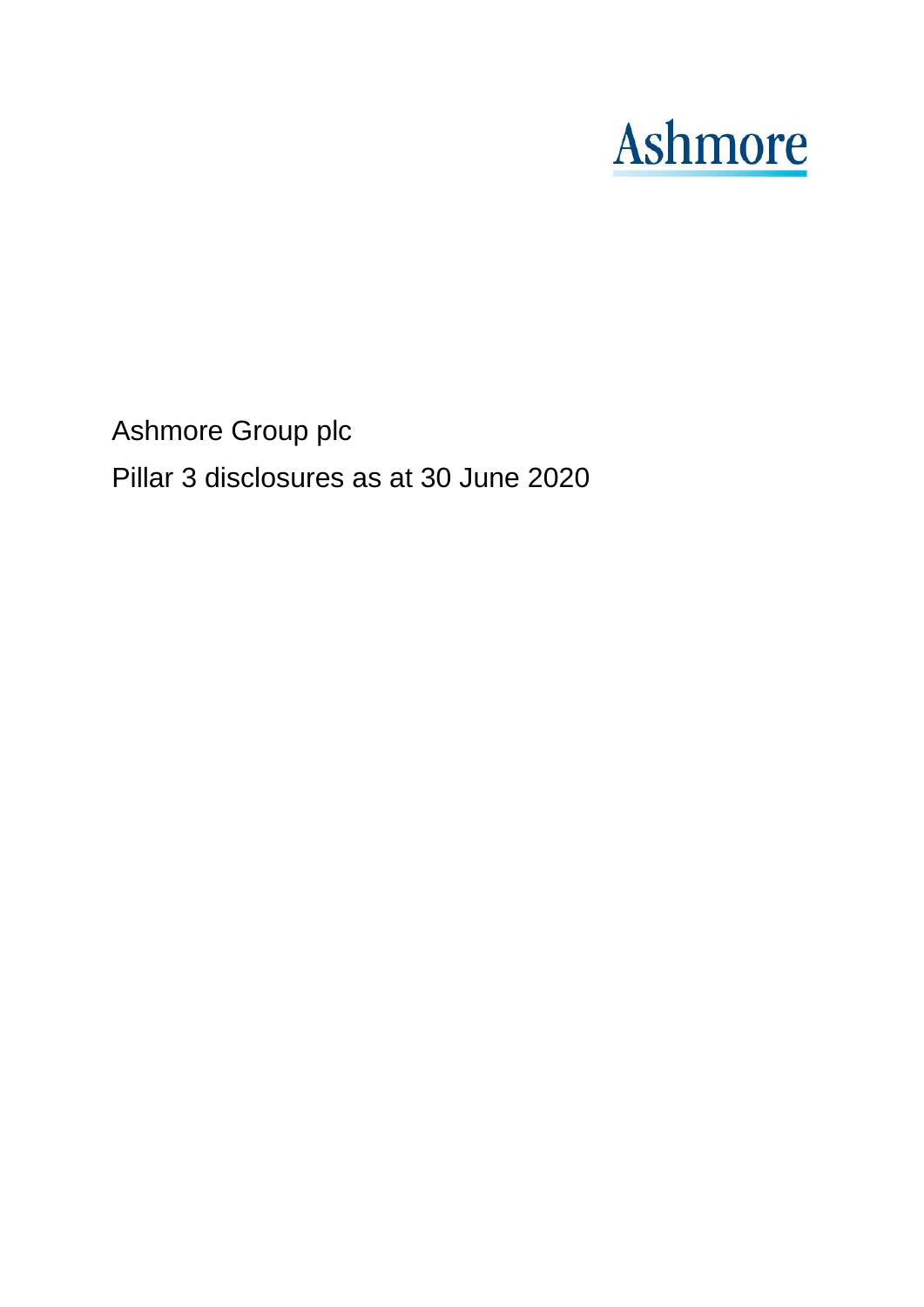

# Contents

| 1 <sup>1</sup> |       |  |
|----------------|-------|--|
|                | 1.1.  |  |
|                | 1.2.  |  |
|                | 1.3.  |  |
|                |       |  |
|                | 2.1.  |  |
|                | 2.2.  |  |
|                |       |  |
|                | 3.1.  |  |
|                | 3.2.  |  |
|                | 3.3.  |  |
|                | 3.4.  |  |
|                | 3.5.  |  |
|                | 3.6.  |  |
|                | 3.7.  |  |
|                | 3.8.  |  |
|                | 3.9.  |  |
|                | 3.10. |  |
|                | 3.11. |  |
|                | 3.12. |  |
|                | 3.13. |  |
|                |       |  |
|                | 4.1.  |  |
|                | 4.2.  |  |
| 5.             |       |  |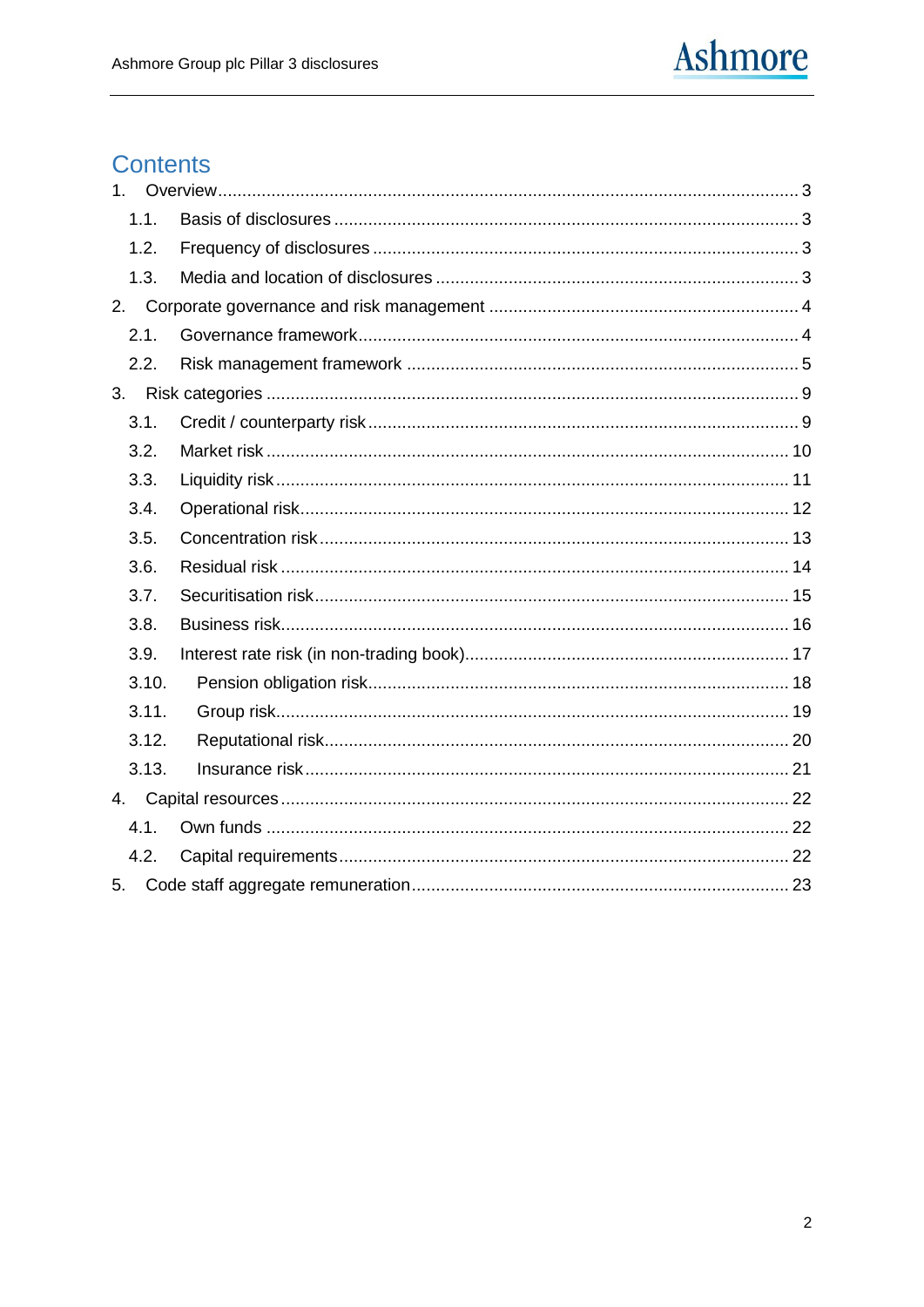# <span id="page-2-0"></span>1. Overview

The purpose of this document is to provide the Pillar 3 disclosures for Ashmore Group plc (hereafter, Ashmore, the Group). The disclosures on risk management and capital resources are as at the Group's most recent financial year end, 30 June 2020.

The disclosures include the principal Financial Conduct Authority (FCA) regulated entities, Ashmore Investment Management Limited (AIML) and Ashmore Investment Advisors Limited (AIAL), which are both limited licence BIPRU €50k firms.

Ashmore is supervised on a consolidated basis in the United Kingdom by the FCA. The method of consolidation used for prudential purposes is the same as that used for the Group's consolidated financial statements. The disclosures included in this document relate to the Group.

## <span id="page-2-1"></span>1.1. Basis of disclosures

The Group benefits from the FCA Capital Requirements Regulation derogation allowing it to carry forward the CRD III rules as at 31 December 2013 and as such, the following disclosures are in accordance with the requirements of Chapter 11 of the prudential sourcebook for Banks, Building Societies and Investment Firms (BIPRU). The disclosures cover both the qualitative and quantitative requirements.

The Group, as a limited licence BPRU €50k firm, is obliged to meet the requirements of the Basel capital adequacy framework, which consists of three pillars:

- Pillar 1 sets out the prescribed, rule-based minimum capital requirement, being the higher of i) the sum of the market and credit risk requirements, and ii) the fixed overhead requirement;
- Pillar 2 requires a firm to make an assessment of its capital requirements; and
- Pillar 3 complements Pillars 1 and 2, and requires a firm to disclose details of its risks, risk management processes and capital position.

#### <span id="page-2-2"></span>1.2. Frequency of disclosures

The Group has an accounting reference date of 30 June and in accordance with BIPRU 11.3.8, publishes its disclosures as soon as practicable after publication of the Annual Report and Accounts and, if appropriate, more frequently.

### <span id="page-2-3"></span>1.3. Media and location of disclosures

These Pillar 3 disclosures are published on the Group's website: www.ashmoregroup.com/investorrelations/reports-presentations.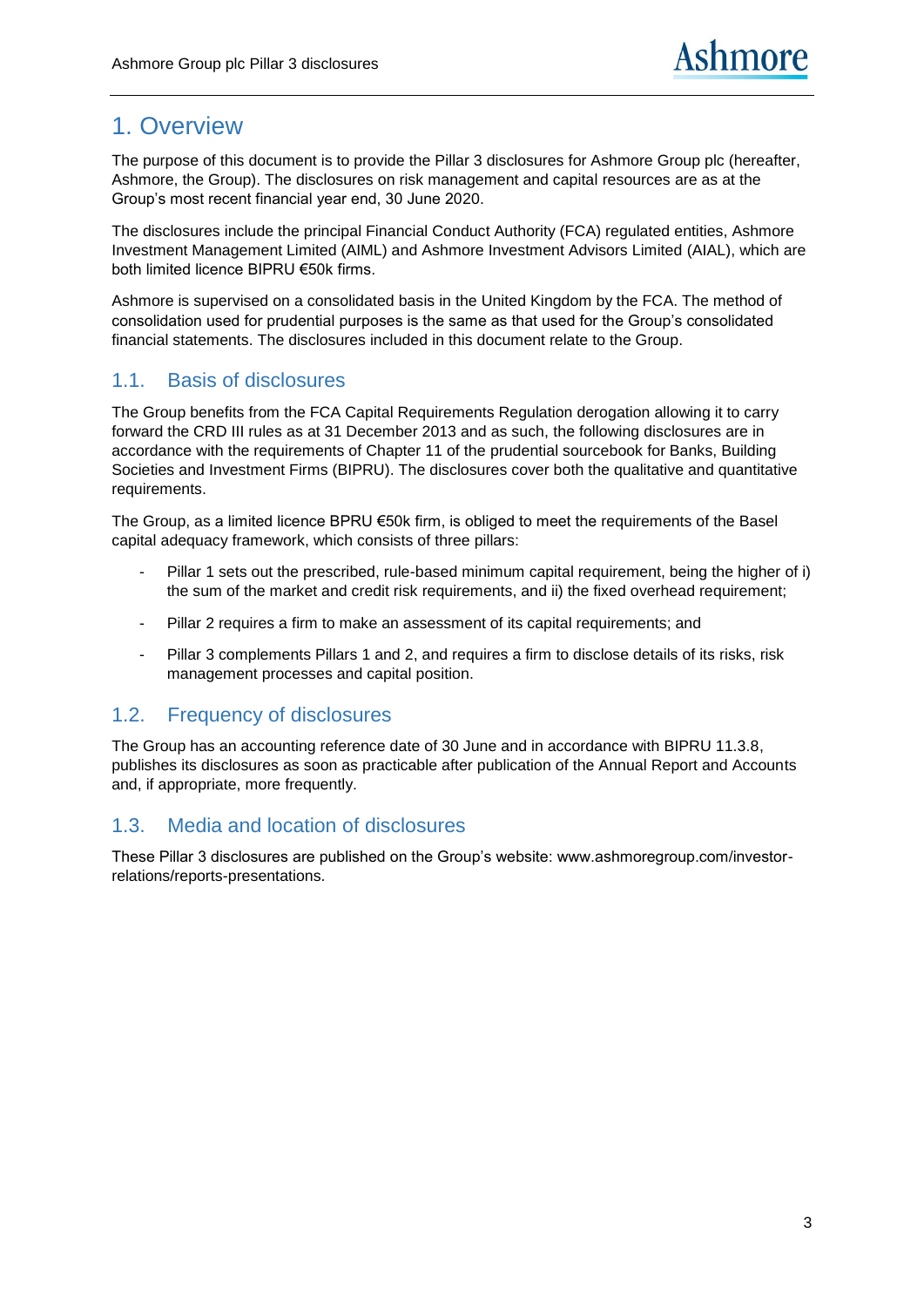# <span id="page-3-0"></span>2. Corporate governance and risk management

In accordance with the principles of the UK Corporate Governance Code, the Ashmore Group plc Board (hereafter, the Board) is ultimately responsible for the Group's risk management and internal control systems and for reviewing their effectiveness. Such systems and their review are designed to manage rather than eliminate the risk of failure to achieve business objectives, and can provide only reasonable and not absolute assurance against material misstatement or loss.

#### <span id="page-3-1"></span>2.1. Governance framework

Ashmore is exposed to a variety of risks as a consequence of its business activities. The Board has ultimate responsibility for the Group's risk management strategy and determines the Group's risk appetite and tolerance levels within which the business can operate. Active and effective management of the emerging and principal risks within the business model is critical to the successful performance of the business. The Board has set out a corporate governance framework through which it aims to maintain full and effective control over appropriate strategic, financial, operational and compliance issues. Within this, an internal control framework allows the Group to assess the effectiveness of its risk management and internal control systems.



The Group's system of internal control is integrated with the Group's strategy and business model and embedded within its routine business processes and operations, and a strong control culture is combined with clear management responsibility and accountability for individual controls. The internal control framework provides a process for identifying, evaluating and managing the Group's emerging and principal risks. The process is reviewed regularly by the Group's Audit and Risk Committee (ARC).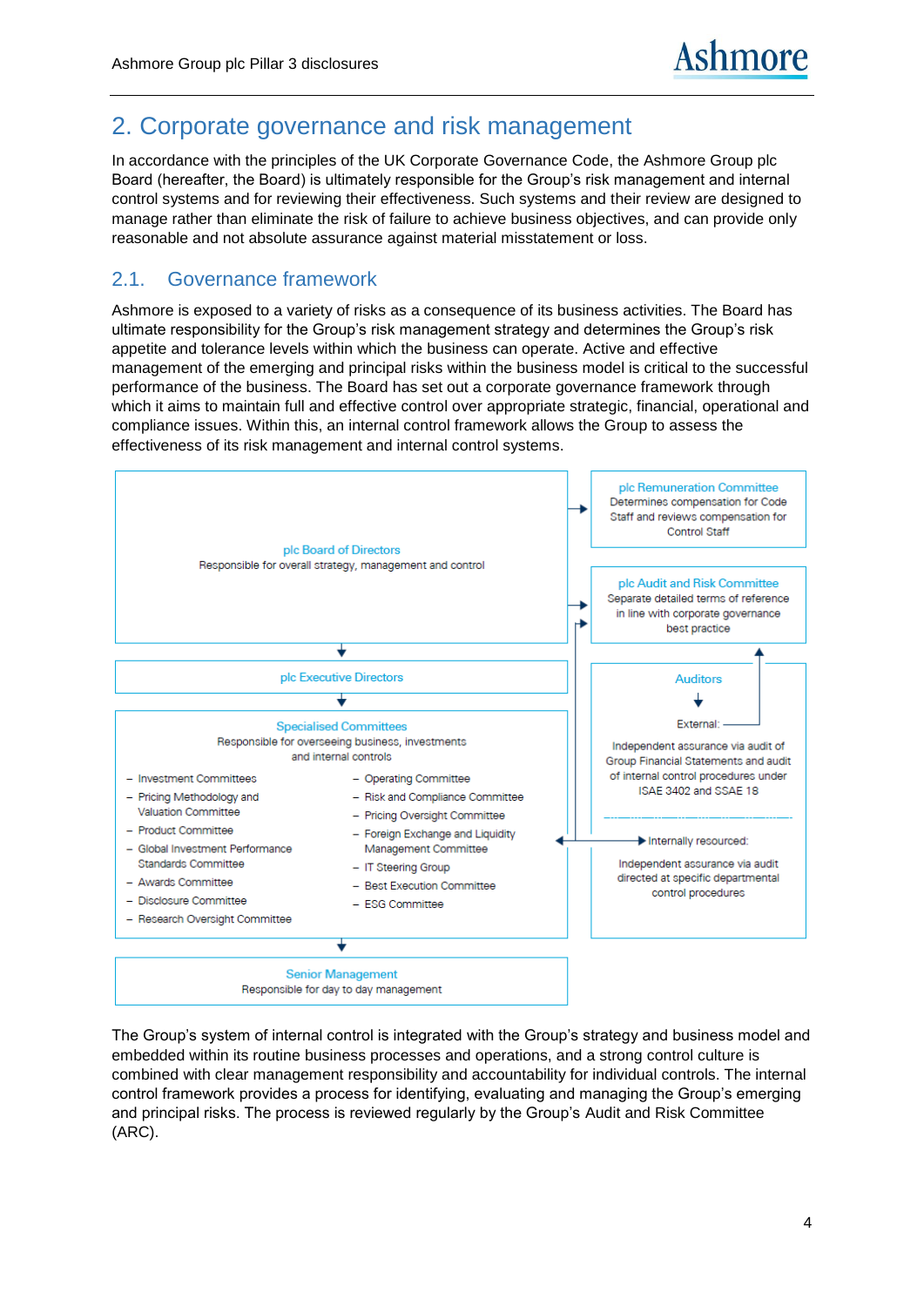#### <span id="page-4-0"></span>2.2. Risk management framework

Ashmore's risk management framework sets out to identify, monitor, report and manage risk throughout the Group. The framework is designed to embed an awareness of risk into all strategic and operational business decisions.

#### Three lines of defence

The risk management framework operates using a 'three lines of defence' model, ensuring that ownership and accountability for identifying, monitoring and mitigating risk remains with each department head with independent oversight by key control functions forming an additional layer of control.

- The first line is risk ownership and rests with the various business departments, who are responsible for the operation of their processes and for upholding a robust control environment at all times.
- The second line is risk control and is provided by the Risk management and Compliance functions, which independently and actively monitor the effectiveness of the control environment in order to flag to senior management where it may not be operating as expected.
- The third line is independent assurance represented by the Group's Internal Audit function, which operates under an independent mandate and provides assurance to senior management, the Board and the ARC over agreed risk management, internal control and governance processes as well as recommendations to improve the effectiveness of these processes.

#### Risk management policies

Ashmore has core values and policies that together comprise the Group's high-level principles and controls, with which all staff are expected to comply. These policies are documented clearly within manuals of policies and procedures that are applicable to all business units and address the key risk categories described on page [8](#page-7-0) of this document. Procedures are in place for reporting weaknesses and for monitoring corrective action. Equally, the Group upholds a code of business conduct with procedures for reporting compliance therewith and has in place a defined operational framework and organisational structure with appropriate delegation of authority and segregation of duties with accountability that has regard to acceptable levels of risk.

#### Risk management processes

The key processes within the risk management framework include:

- a planning framework that incorporates a Board approved strategy, with objectives;
- the FCA's Senior Managers and Certification Regime, which requires allocation of specific responsibilities to individuals and the documentation of this through a management responsibilities map and the job descriptions of the individuals;
- a risk appetite framework developed by engaging key stakeholders at the functional, business and executive levels of the organisation and accordingly, the Group's risk appetite statement (and its associated components) is regularly reviewed and updated in line with the evolving strategy, business model, financial capacity, business opportunities, regulatory constraints and other internal and external factors;
- a Risk and Compliance Committee (RCC), which is responsible for internal control and for assessing the impact of Ashmore's ongoing activities on the firm's regulatory and operational exposures;
- a matrix of principal and emerging risks identifies key strategic and business, client, treasury, investment and operational risks, and considers the likelihood of those risks crystallising and the resultant impact. The inherent risk within each business activity is identified, with the adequacy and mitigating effect of existing processes being assessed to determine a current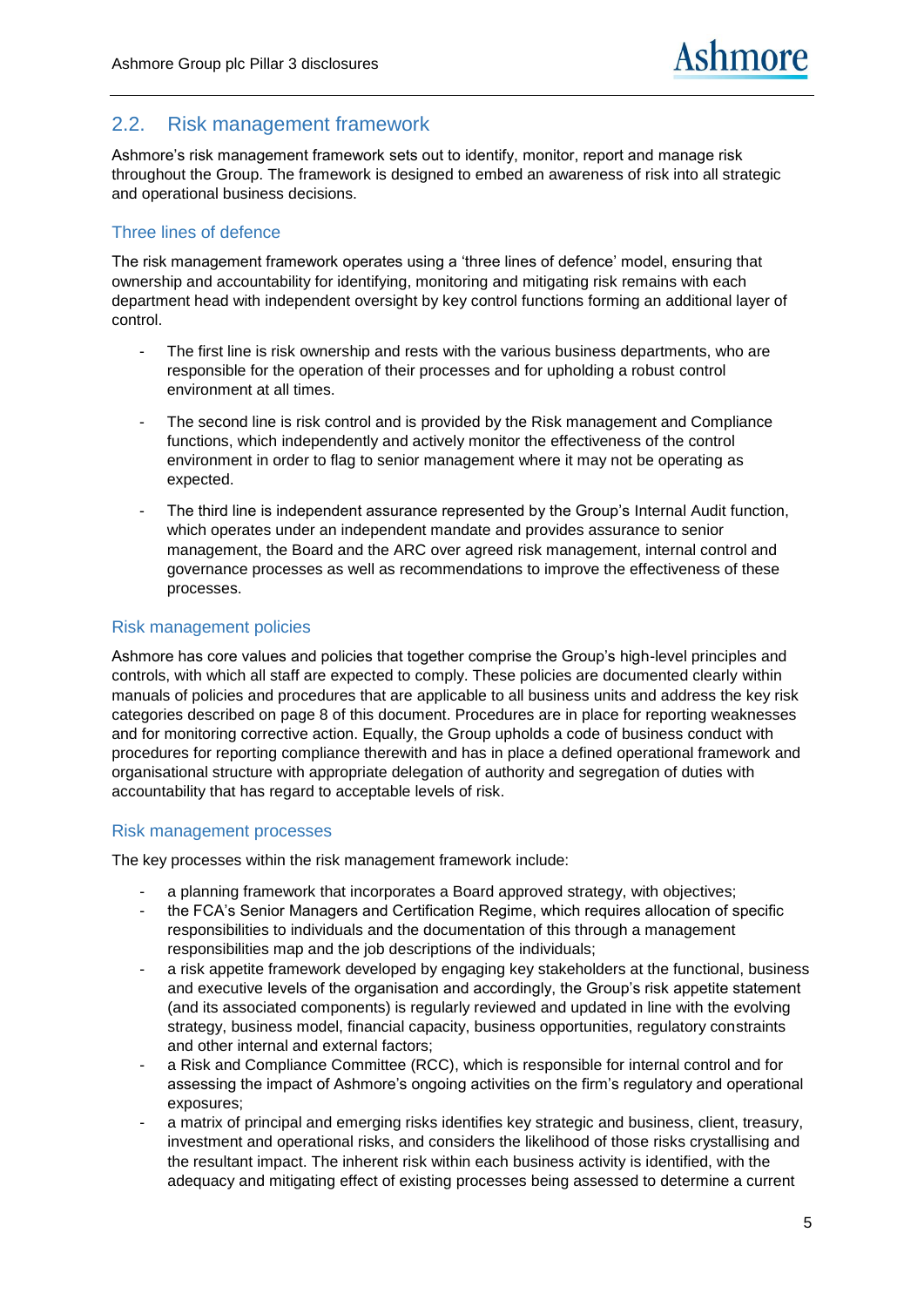residual risk level for each such activity. On the basis that further mitigants and/or controls may be employed over time, a target residual risk for each activity after one to two years is defined and progress to target is formally tracked as appropriate;

- key risk indicator (KRI) statistics are reported to and analysed by the RCC. The KRIs indicate trends in the Group's risk profile, assist in the reduction of errors and potential financial losses, and seek to prevent exposure by dealing with a potential risk situation before an event occurs;
- an established Media and Reputation Management Policy focusing on understanding the information that is currently publicly available on the Group, the Board and its senior client facing staff, especially that which could create negative reputational issues;
- the Board reviews and approves an annual budget, which is subject to update through a forecasting process:
- the Operating Committee regularly reviews the Group's financial and operating performance to focus on delivery of the Group's key strategic objectives;
- detailed investment reports are prepared and discussed at each of the sub-committee meetings of the Group's investment committees, which take place weekly, monthly or quarterly depending on investment theme, with follow up actions agreed and implemented within a strict operational framework;
- the Group's Pricing and Oversight Committee (POC) supervises the effectiveness of pricing policies for all investments held in Ashmore sponsored funds where a reliable pricing source is available. This includes the responsibility to ensure that appointed third-party pricing agents carry out the agreed pricing policy faithfully and manage the pricing sources appropriately;
- the Group's Pricing Methodology and Valuation Committee (PMVC) has oversight of the valuation methodologies used for clients' fund investments that cannot be readily externally priced. It meets monthly to review the current valuation methodology for each of these investments and to propose an updated valuation methodology where appropriate;
- the Group Compliance function, whose responsibilities and processes include: ensuring that the Group at all times meets its regulatory obligations; integrated regulatory compliance procedures and best practices within the Group; ongoing compliance monitoring programme covering all the relevant areas of the Group's operations; and identifying any breach of compliance with applicable financial services regulation, which includes real-time investment restrictions monitoring of client mandate requirements. Results of the compliance monitoring programme are reported to the RCC in support of the overall risk management and internal control framework;
- financial controls are maintained to ensure accurate accounting for transactions, appropriate authorisation limits to contain exposures, and reliability of data processing and integrity of information generated;
- the Group's Finance function is responsible for the preparation of the financial statements and is managed by appropriately qualified accountants. Review is undertaken by numerous parties including the Executive Directors and includes challenge by the Board. The Finance function works in conjunction with the Group's auditors and other external advisers to ensure compliance with applicable accounting and reporting standards, prevailing regulations and industry best practice;
- Board members receive monthly management information including accounts and other relevant reports, which highlight actual financial performance against budget/forecast and the prior year period;
- there are well-defined procedures and thresholds governing the appraisal and approval of corporate investments, including seeding of funds and purchase of own shares, with detailed investment and divestment approval procedures, incorporating appropriate levels of authority and regular post-investment reviews;
- oversight and management of the Group's foreign currency cash flows and balance sheet exposures are the responsibility of the Foreign Exchange and Liquidity Management Committee, which determines the appropriate level of hedging, and ensures liquidity requirements are met;
- the Group has secure information and communication systems capable of capturing relevant and up to date information by relevant personnel, with oversight and direction provided by the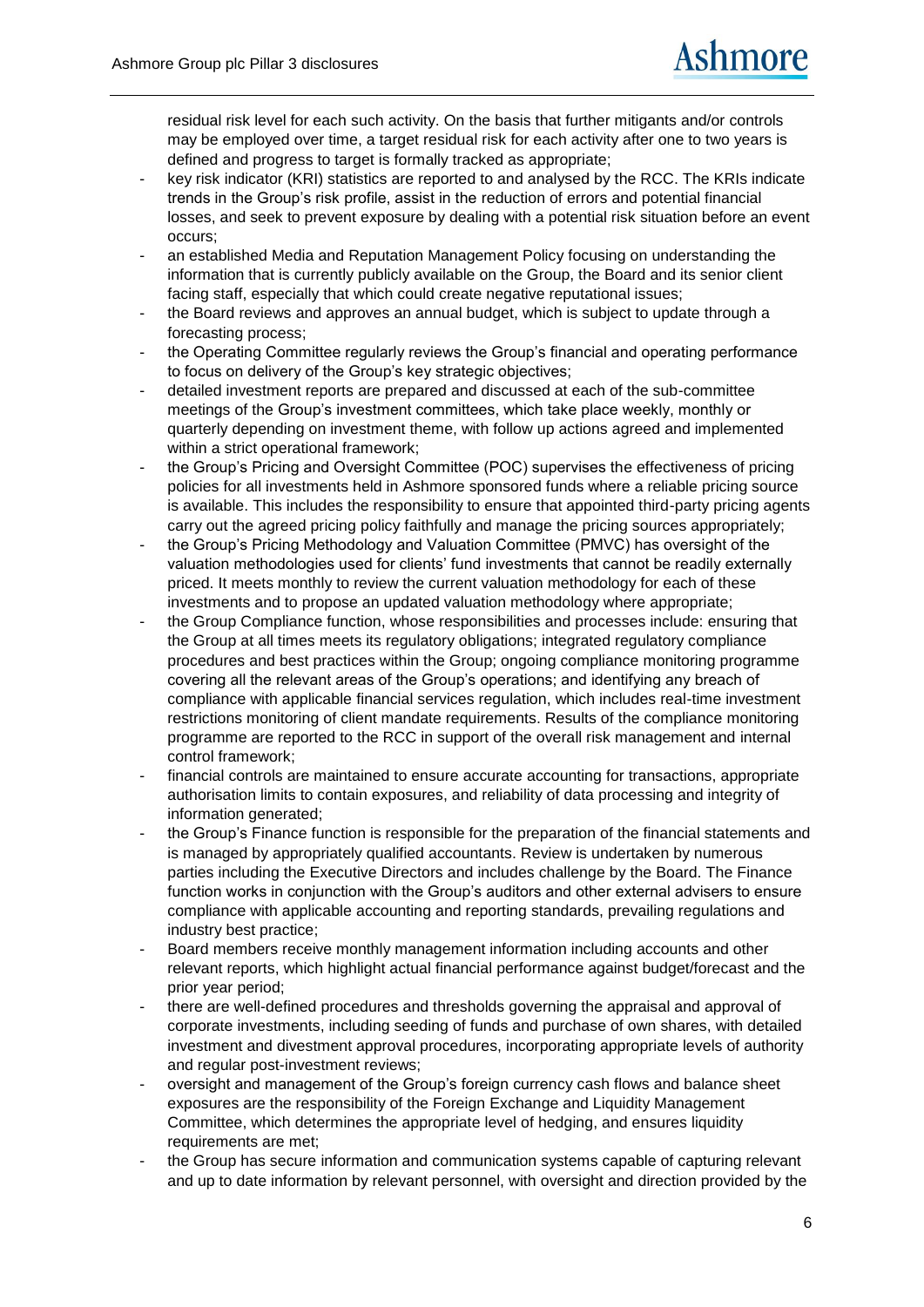Group's IT Steering Group, which implements the IT strategy, and establishment and oversight of all IT projects;

- the development of new products, consideration of material changes to existing funds, and the restructuring of funds and products is the responsibility of the Product Committee and forms an important part of the Group's business in responding to clients' needs, changes in the financial markets and treating customers fairly;
- an ESG Committee with oversight of Ashmore's responsible investing framework and focus on the implementation of all elements of this framework across Ashmore's corporate strategy and investment management activity;
- a Global Investment Performance Standards (GIPS) Committee, which acts as the primary decision making body within the Group in relation to any changes to the existing set of composites, and approving the creation of new composites; and
- a Research Oversight Committee (ROC) to address governance, oversight and ongoing reviews of third-party research procured by Ashmore.

Through the ARC, the Board has conducted an annual review and assessment of the effectiveness of the risk management and internal control systems, and has identified no significant failings or weaknesses during this review.

In conducting this review, the Board and/or ARC has considered the periodic reports on compliance and risk matters, including reports provided by the Internal Audit function, and the annual report on risk management and internal control processes from the Group's RCC. These reports were received throughout the year up to the latest practicable date prior to the approval of the Annual Report and Accounts.

The Board is satisfied that appropriate planned actions continue to be effective in improving controls as the Group develops, and its overall assessment of the control framework continues to be satisfactory.

#### Risk identification

Responsibility for risk identification is shared among senior management personnel, with each such individual being responsible for day-to-day control of risk in their business area. There are established policies and procedures to enable the ARC and ultimately the Board, through its regular meetings, to monitor the effectiveness of the risk management and internal control systems, which cover all principal identified internal and external strategic, operational, financial, compliance and other risks, including the Group's ability to comply with all applicable laws, regulations and clients' requirements.

The ARC and/or Board receive regular risk, compliance and internal audit reports while the Board receives regular financial and other management information for monitoring the Group's business and its performance.

The Executive Directors oversee the key risks and controls and the risk management process on a day-to-day basis, and have put in place an organisational structure with clearly defined lines of responsibility and delegation of authority.

The Group's RCC, which meets monthly, is responsible for maintaining a sound risk management and internal control environment and for assessing the impact of the Group's ongoing activities on its regulatory and operational exposures. The RCC is chaired by the Head of Risk Management and Control, and the other members are the Chief Executive Officer, the Group Finance Director, the Group Head of Compliance, the Group Head of Finance, the Group Head of Middle Office and IT, the Group Head of Legal and Transaction Management, the Group Head of Distribution, the Head of Internal Audit, and the Group Head of Human Resources.

In accordance with GENPRU 1.2.30, the Group must, at all times, maintain overall financial resources and internal capital, including own funds and liquidity resources that are adequate both as to amount and quality to ensure there is no significant risk that its liabilities cannot be met as they fall due. The process through which Ashmore assesses the amounts, types and distribution of financial resources, own funds and internal capital that it considers adequate to cover the risks to which it is exposed is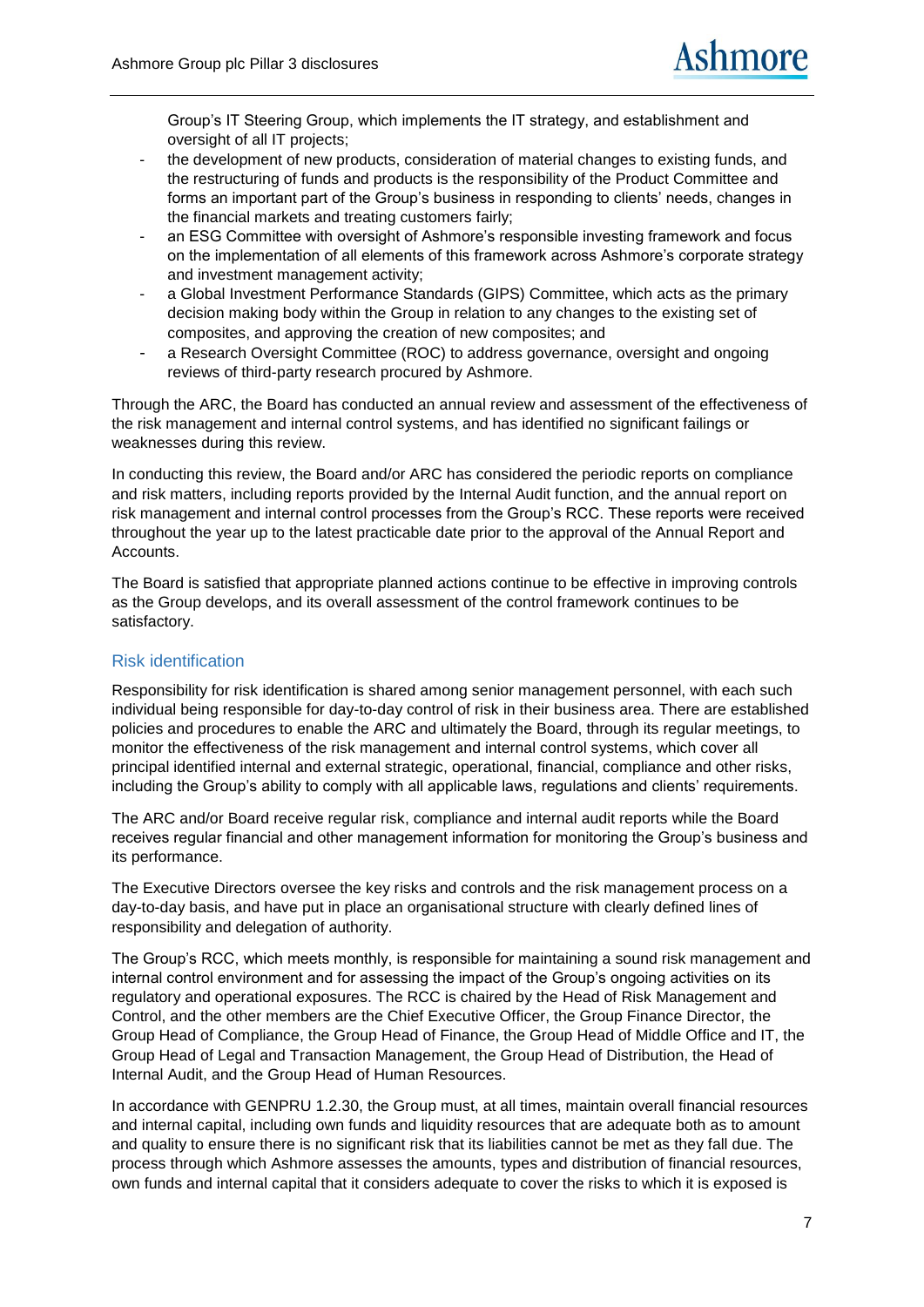the Internal Capital Adequacy Assessment Process (ICAAP). The ICAAP document for the Group is formally updated at least annually and challenged and adopted by the Board at each point. There are also quarterly reviews performed. As part of the ICAAP, the Group's three-year detailed financial forecast is subject to severe but plausible scenario-based downside stress-testing, covering the impact of negative investment performance, a decline in AuM and the COVID-19 pandemic. Consequently, the Board regularly assesses the amount of capital that the Group is required to hold to cover its principal and emerging risks, including the amounts required under a range of adverse planning scenarios.

#### Risk appetite statement (RAS)

The Group's strategy and business model are underpinned by a group-wide risk aware culture, central to which is a governance framework to identify, evaluate and manage the principal risks inherent in the business model.

The RAS describes the types and levels of risk that the Group is prepared to take in pursuit of its strategic objectives. The Group's three phase strategy, as described on pages 2-3 of the 2020 Annual Report and Accounts, has been in place since 2006 and is designed to deliver long-term growth for clients and shareholders by capitalising on the powerful social, economic and political convergence trends evident across Emerging Markets. The business model employed to achieve the Group's strategic aims is described on pages 4-5 of the 2020 Annual Report and Accounts.

The principles, thresholds and measurement criteria are set by the Board and are regularly reviewed for suitability in the context of the overall risk environment. The Board and ARC receive quantitative reporting on the RAS and the applicable thresholds on a quarterly basis.

The Group defines its risk appetite in the context of the following categories, in accordance with GENPRU 1.2.30:

<span id="page-7-0"></span>

| $\blacksquare$           | Credit / counterparty risk |    | <b>Business risk</b>                                   |
|--------------------------|----------------------------|----|--------------------------------------------------------|
| ٠                        | Market risk                | ۰. | Interest rate risk (including in the non-trading book) |
|                          | Liquidity risk             | ۰. | Pension obligation risk                                |
|                          | Operational risk           | ۰. | Group risk                                             |
| $\overline{\phantom{a}}$ | Concentration risk         | ۰. | Reputational risk                                      |
|                          | Residual risk              | ۰. | Insurance risk                                         |
|                          |                            |    |                                                        |

Securitisation risk

For each of the risks identified per category, the RAS includes a full description of the risk, the main sources of the risk, the level of risk the Group is prepared to accept in pursuit of its strategic objectives as well as details of how this risk is monitored and reported against pre-approved thresholds. The level of risk the Group is prepared to accept is in the form of a qualitative statement of the Group's risk appetite, defined as:

- High: the Group actively seeks the risk in order to achieve its strategic goals and manages the risk within an appropriate control framework;
- Medium: the Group accepts the risk as it is necessary, but it is supported with the appropriate control activities; or
- Low: the Group actively seeks to avoid the risk, other than as incurred through the normal course of business. Control activities are implemented to minimise any risk that is accepted through the normal course of business.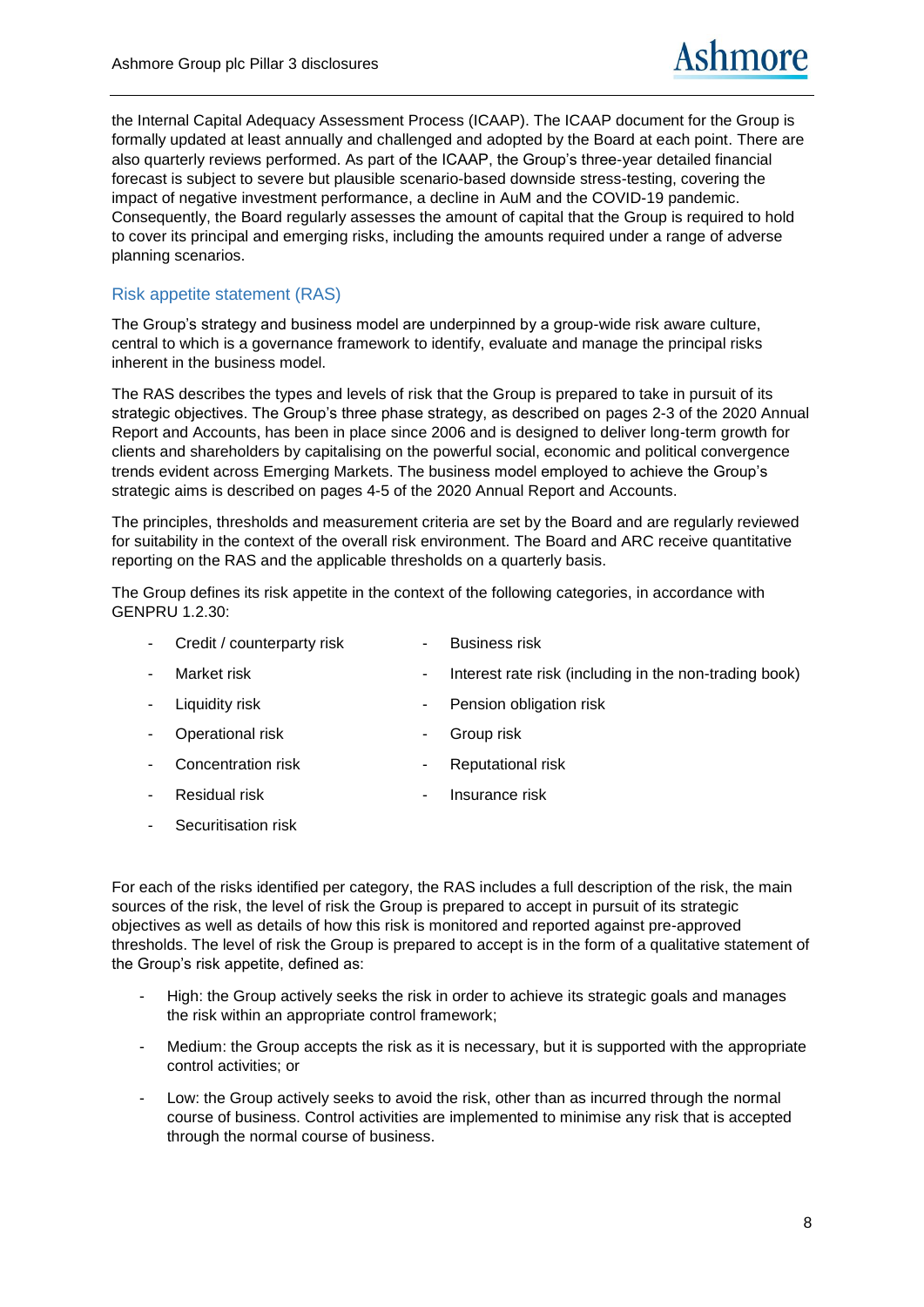# <span id="page-8-0"></span>3. Risk categories

In accordance with BIPRU Chapter 11, the Group must disclose its risk management objectives and policies for each separate category of risk, including those referred to under BIPRU 11.5.1R to BIPRU 11.5.17R. Consequently, those key risks, the Group's appetite for each and the monitoring and mitigation of those risks are set out below for each category that Ashmore considers as part of its risk appetite statement.

## <span id="page-8-1"></span>3.1. Credit / counterparty risk

The risk of loss due to an obligor's non-payment of an outstanding debt, loan or other line of credit, either the principal or interest (coupon) or both.

The Group's credit / counterparty risk is primarily in relation to:

- cash deposits and mark-to-market exposure in relation to foreign exchange (FX) forward contracts used for hedging purposes;
- management fee debtors and accrued fee income in relation to clients' assets managed by Ashmore and its affiliates; and
- seed capital investments into funds managed by Ashmore to provide initial scale and to facilitate marketing of the funds to third-party investors.

The Group assesses the credit risk capital requirement using the standardised approach under Pillar 1. Risk weightings of 50% and 150% have been applied to liquid and illiquid seed capital investments, respectively, and the assessment includes a capital requirement for the IFRS 16 lease right of use asset.

The Group's credit risk requirement under Pillar 1 is £25.6 million (30 June 2019: £26.4 million).

In accordance with BIPRU 11.5.8 (3) disclosure requirements, the Group's risk weighted exposures and own funds requirement at 30 June 2020 are as follows:

|                                    |           | $3$ months $-$ |            |          | <b>Total risk</b><br>weighted | 8% own<br>funds |
|------------------------------------|-----------|----------------|------------|----------|-------------------------------|-----------------|
| £m                                 | <3 months | vear           | $-5$ vears | >5 vears | assets                        | requirement     |
| Collective investment undertakings | 81.1      | 0.6            | 87.3       | 26.3     | 195.3                         | 15.6            |
| Institutions                       | 115.9     | 3.0            | 6.1        | $\sim$   | 125.0                         | 10.0            |
| Total                              | 197.0     | 3.6            | 93.4       | 26.3     | 320.3                         | 25.6            |

|                                    |       | Continental |      | Rest of | <b>Total risk</b><br>weighted |
|------------------------------------|-------|-------------|------|---------|-------------------------------|
| £m                                 | UK    | Europe      | US   | world   | assets                        |
| Collective investment undertakings | 72.1  | 55.7        | 23.2 | 44.3    | 195.3                         |
| Institutions                       | 93.2  | 20.0        | 2.1  | 9.7     | 125.0                         |
| Total                              | 165.3 | 75.7        | 25.3 | 54.0    | 320.3                         |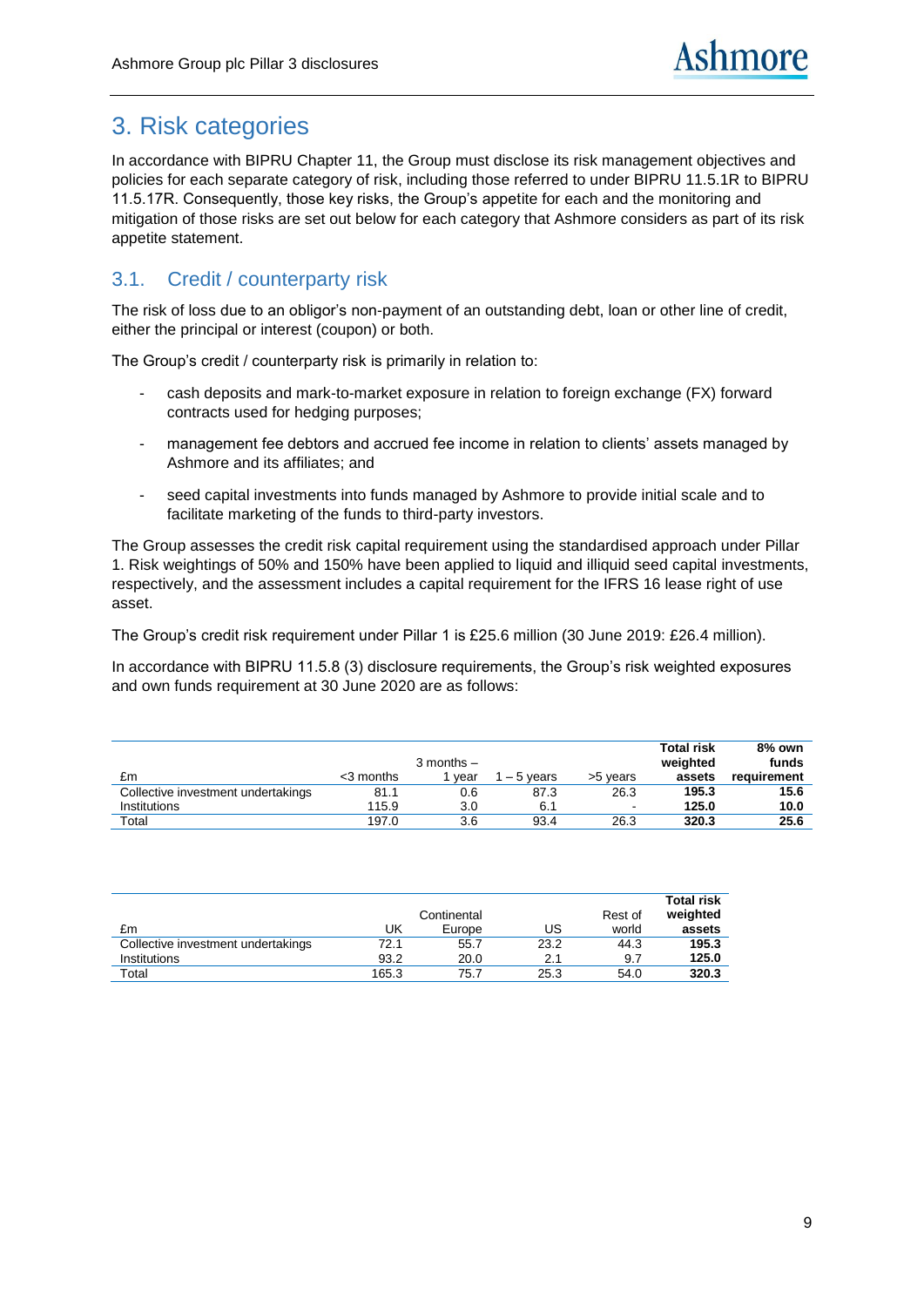#### <span id="page-9-0"></span>3.2. Market risk

The risk that the value of an investment will decrease due to movements in market factors such as changes in interest rates, foreign exchange rates, equity and commodity prices or an issuer's credit worthiness. There are no trading book exposures held on the Group's balance sheet.

The market risk factors considered by the Group are: equity risk, credit spread risk, interest rate risk and foreign exchange risk.

Equity and credit spread risks

The Group's equity and credit spread exposures primarily relate to its seed capital investments. The Group's tolerance for these risks is covered by the seed capital thresholds approved by the Board and monitored and reported on to the Board by the Finance department on a monthly basis.

Interest rate risk

The Group's interest rate exposure is limited as it does not have any borrowings and cash holdings are typically in overnight or relatively short-dated deposits, or in ALF (Ashmore's daily dealing liquidity fund used for cash management).

- Foreign exchange risk

The primary FX risks arise as a result of the majority of management and performance fee revenues being USD-denominated and having a proportion of the Group's balance sheet denominated in USD, while the Group's functional currency is GBP.

The Group's corporate FX management framework provides guidance as to the Group's appetite for FX risk and expected operating practices and procedures in managing and monitoring this risk. The Group recognises that it is impossible to completely eliminate this FX risk and seeks to manage it to within acceptable parameters. In respect of the Group's exposure to non-sterling denominated income and expenses, the Group has a Boardapproved policy to hedge a proportion of its expected net management fee revenues. The Group is also subject to foreign exchange movements in the value of its monetary net assets whose functional currency is other than Sterling.

The Group calculates its Pillar 1 market risk requirement based on the standardised approach. In respect of the Group's balance sheet risk relating to seed capital investments and currency exposures other than in GBP, the associated FX risk has been incorporated within the market risk requirement to facilitate an aggregated view.

The Group's market risk requirement under Pillar 1 is £61.8 million (30 June 2019: £50.9 million).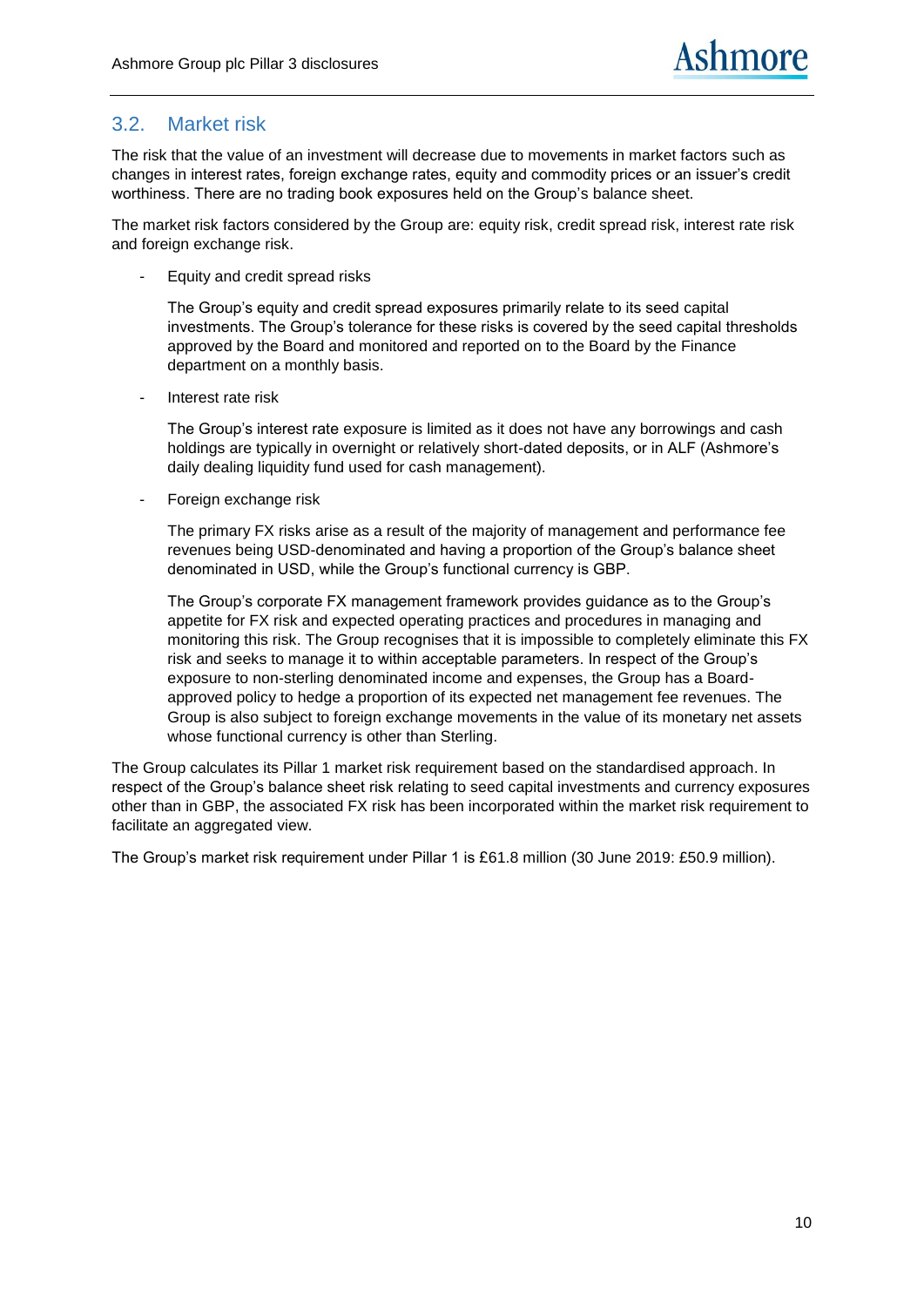#### <span id="page-10-0"></span>3.3. Liquidity risk

The risk that the Group either does not have available sufficient resources to enable it to meet its obligations as they fall due or can only secure resources at excessive cost. The Group's liquidity risk primarily arises where investments in illiquid instruments prevent efficient exit strategies being adopted, especially in a downturn situation, for the Group's cash and cash equivalents, seed capital and other assets. The Group currently does not have any debt on its balance sheet.

The group's liquidity risk management framework is set out in a policy document that is authorised by the Board. The Group prepares regular cash-flow forecasts, and matches the maturity profile of the Group's cash, cash equivalents and other assets and liabilities on a conservative basis. The overall liquidity adequacy rule (BIPRU 12.2.1R) requires Ashmore at all times to maintain liquidity resources which are adequate, both as to amount and quality, to ensure that there is no significant risk that its liabilities cannot be met as they fall due. The Board has established the following tolerances for the Group:

- sufficient cash and cash equivalents (including the Ashmore liquidity funds) will be held to meet, under stressed scenarios, all liabilities as they fall due and the Group's budgeted operational expenditure for a period of six months and rent for an additional 12 months; and
- surplus cash will be held in Ashmore liquidity funds and other highly liquid deposits and money market instruments with a diversity of banks and with a range of maturities, individually not exceeding 12 months.

For a number of commercial reasons, the Group has historically held significant cash balances and has no requirement to raise debt to fund operating capital requirements.

The Group's cash balances are invested within a strict framework which emphasises capital preservation, security, liquidity and counterparty risk. Cash is invested only in institutions with approved instruments. Typically, during the financial year, investments have been in short-term cash deposits and SICAV liquidity funds.

The Group's goodwill and intangibles are deducted in full when calculating the available capital resources and the liquidity risk of seed capital investments has been fully captured within the market and credit / counterparty risk requirements at 30 June 2020.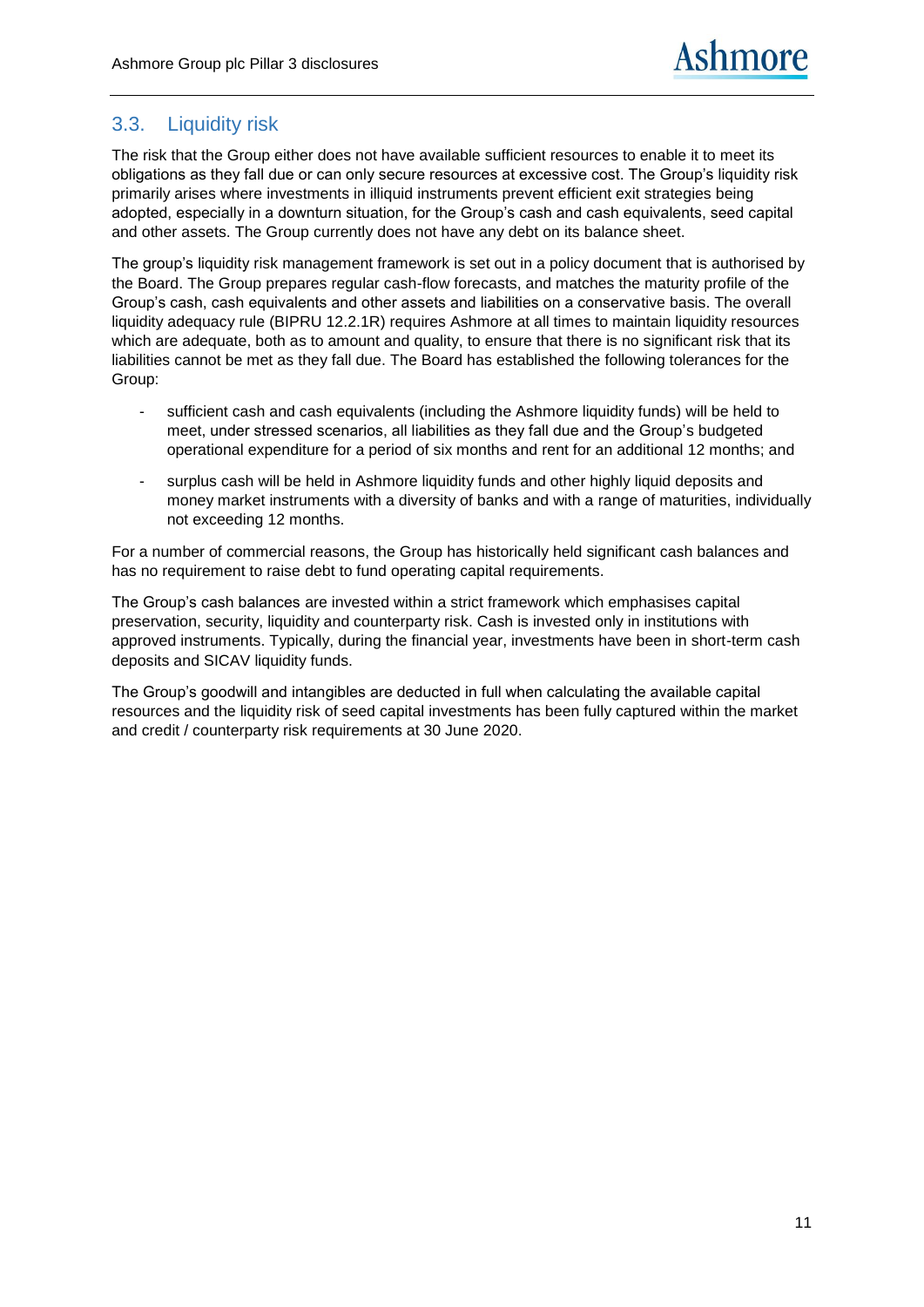#### <span id="page-11-0"></span>3.4. Operational risk

The risk of loss from inadequate or failed internal processes, behaviours and failures in relation to the people and systems or from external events, and includes legal and documentation risk and risk resulting from the trading, settlement and valuation procedures operated or overseen by the firm. The risk also includes any behaviours, practices or processes that could lead to client detriment and/or undermine market integrity.

The Group recognises there are several sources of operational risk in relation to execution delivery and process management; clients, products; regulatory and business practices; financial crime (internal and external fraud); business disruption and system failures; employment practices and workplace safety; damage to physical assets and general conduct. Given the nature of the Group's operations, the Group has specifically identified areas or activities that could place a strain on the Group, including:

- opening or closing funds;
- operating errors;
- attracting or retaining clients;
- employee retention and development;
- manager non-performance or neglect of duty; and
- compliance with global and local regulatory requirements including conflicts of interest, treating clients fairly, Client Assets and Money (CASS) and other related conduct risks.

The Group's principal risk matrix highlights and monitors the principal risks of the Group and its evolution reflects changes in the Group's strategy and business profile and the corresponding impact on internal controls and related processes. The Group's operational risks are formally reviewed as part of the quarterly principal and emerging risk review and reported to the ARC as part of the Head of Risk Management and Control's report at each ARC meeting.

The Group calculates an operational risk capital requirement as part of the Pillar 2 assessment by adopting a scenario-based approach using subject matter experts across the business to derive the severe, yet plausible loss events attributable to certain principal risks. These scenario analyses are subject to challenge by independent third-party experts. The Group uses an aggregation methodology to calculate the operational risk requirement, in the light of the fact that the most severe scenario would be that all of the risk events materialise at the same time.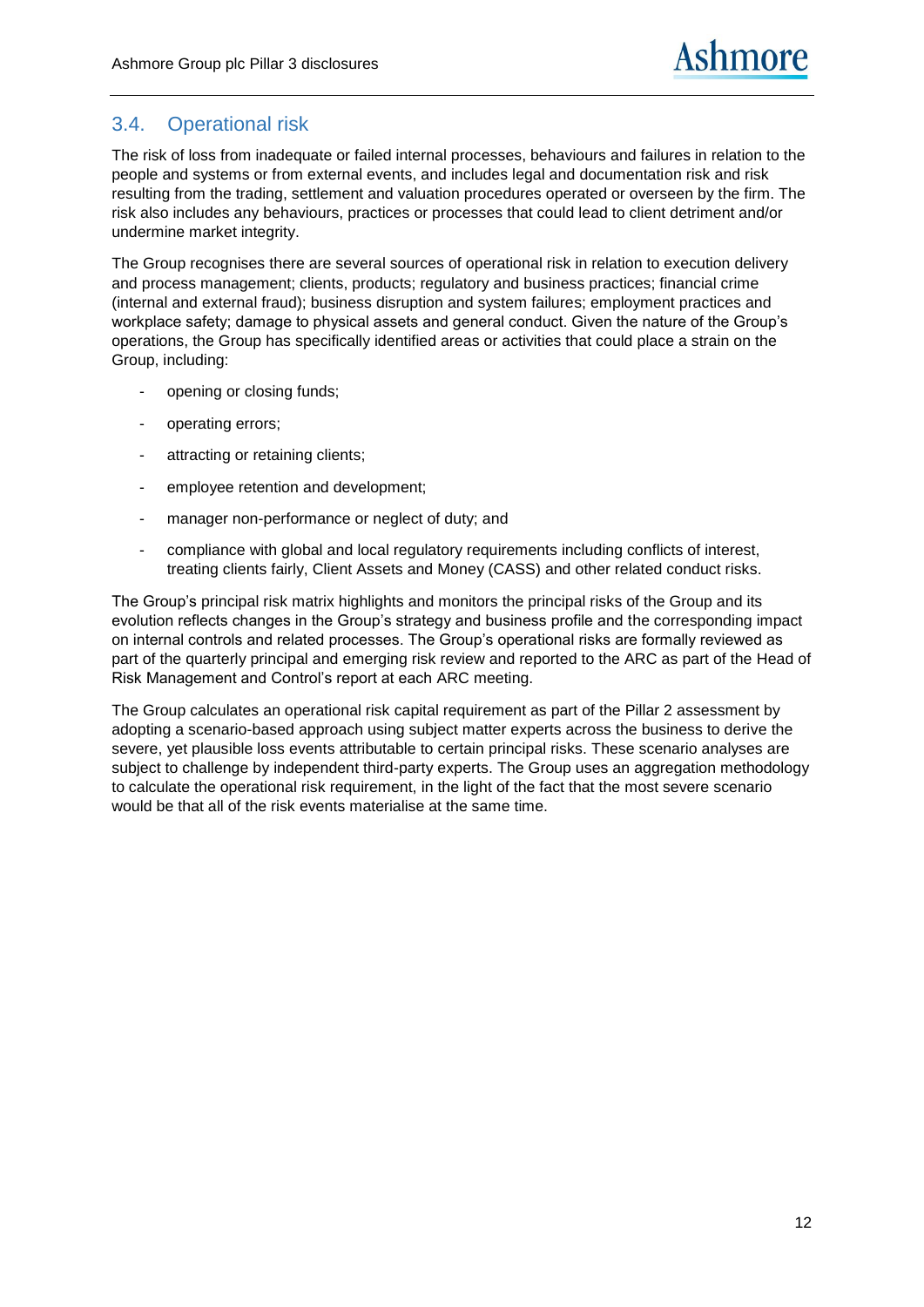#### <span id="page-12-0"></span>3.5. Concentration risk

The risk that the Group faces either singularly or in combination:

- counterparty concentration from holding large exposures with individual counterparties; or
- sectoral concentration arising from sectoral or geographic exposures across counterparties.

The Group's credit / counterparty policy ensures concentration risk arising from exposures to any single bank is within pre-agreed thresholds. These exposures are typically short-dated and are only with counterparties approved in accordance with the Group's counterparty policy and Board-approved thresholds.

The Finance department monitors and reviews exposures to financial institutions and/or liquidity funds on a monthly basis, and these exposures are included in the Risk Management & Control (RMC) department's quarterly counterparty review to the Group's RCC. The Finance department also monitors and reviews the Group's exposure to management fee debtors and accrued fee income and provides a monthly report to the RCC.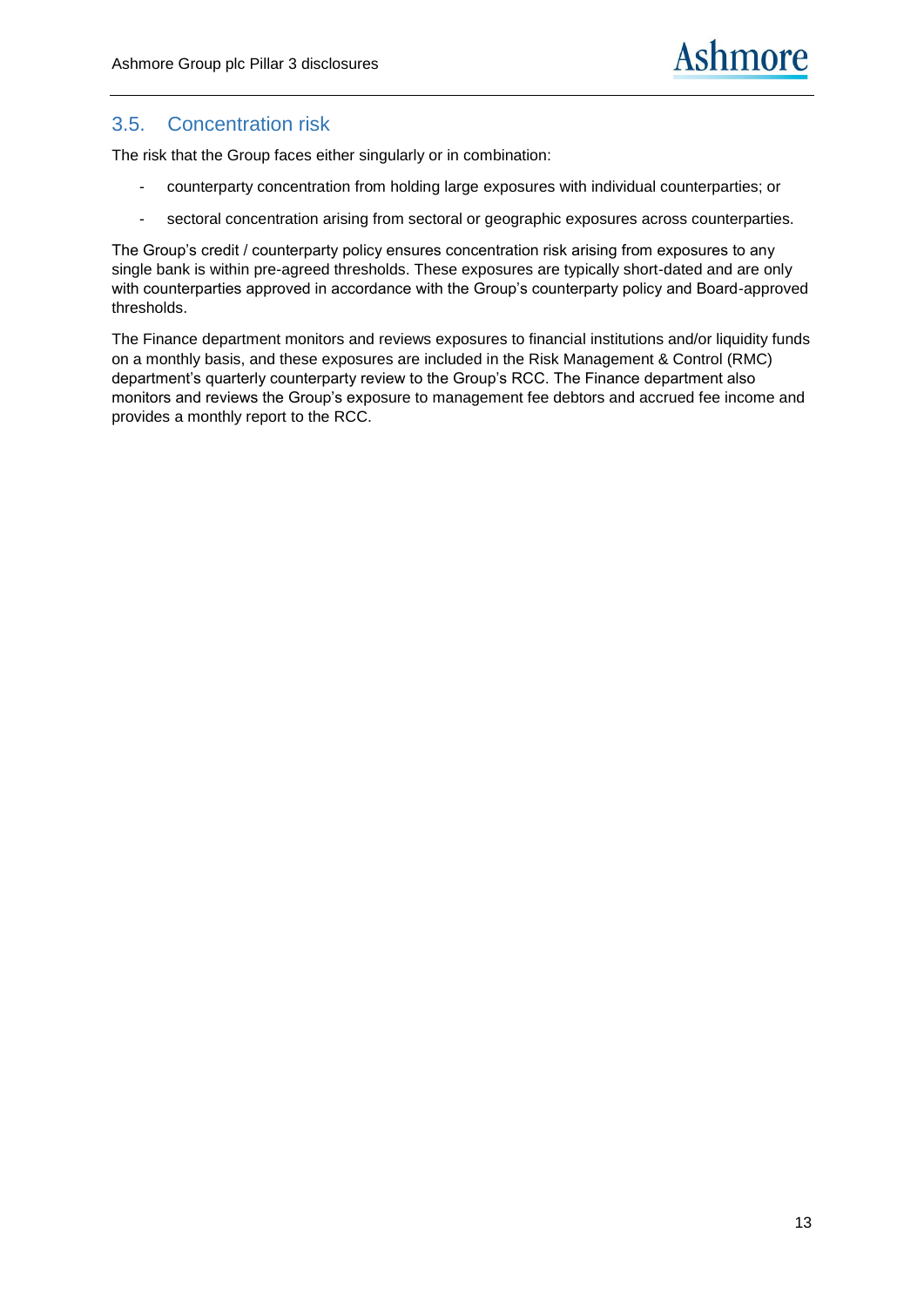#### <span id="page-13-0"></span>3.6. Residual risk

The risk that techniques, i.e. hedges, used by the firm for the management of credit and market risk prove less effective than expected. The Group does not currently use credit default swaps to mitigate credit risk on the balance sheet. The Group uses financial hedges where appropriate, for example FX derivatives, to mitigate FX risk.

Given the nature of this risk, the Group has not set a specific risk appetite in relation to residual risk. The Group's FX exposure and financial hedges are monitored by the Finance department and assessed by the Foreign Exchange and Liquidity Management Committee at each meeting. The Finance department also reports FX exposure and financial hedges to the RCC as part of its monthly reporting of KRIs.

There is no Board approved threshold for residual risk and no regulatory capital requirement is considered necessary at this time.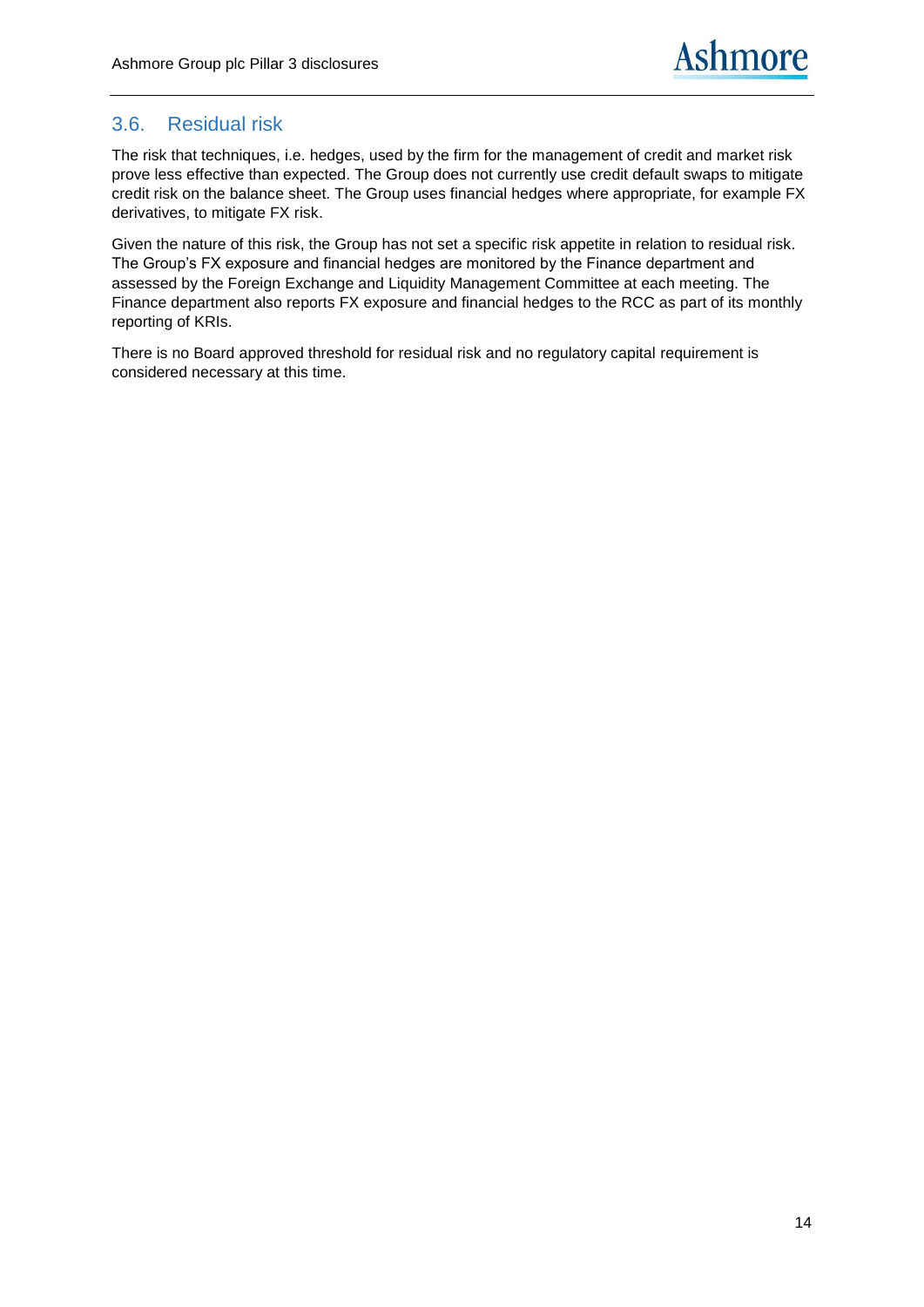#### <span id="page-14-0"></span>3.7. Securitisation risk

The risk that the own funds held by a firm for assets which it has securitised are inadequate having regard to the economic substance of the transaction, including the degree of risk transfer achieved.

The Group is not exposed to securitisation risk and accordingly the Group has assessed that no capital requirement is necessary.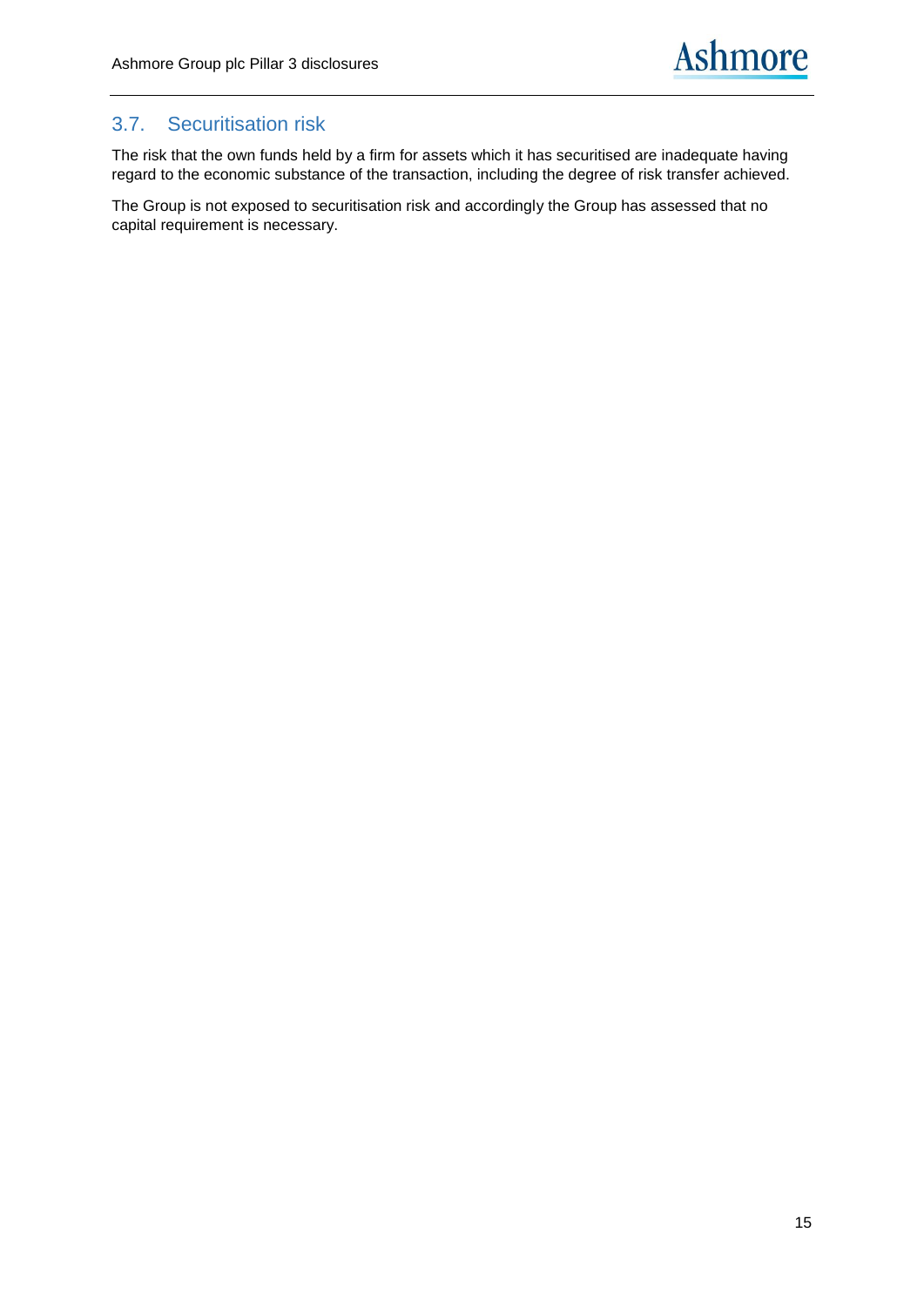#### <span id="page-15-0"></span>3.8. Business risk

The Group has identified the risk that the medium and long-term profitability and/or reputation of the Group could be adversely affected by the quality of investment performance delivered by its investment processes, as well as the failure either to identify and implement the correct strategy, or to react appropriately to changes in the business environment.

In addition, this covers the risk to a firm arising from changes in its business and remuneration policy, including the acute risk to earnings posed by falling or volatile income; the effectiveness of the firm's marketing strategy; the broader risk of a firm's business model or strategy proving inappropriate due to macroeconomic, geopolitical, industry, regulatory or other factors; the risk that a firm may not be able to carry out its business plan and desired strategy; as well as the firm's exposure to potential reputational risk.

The Group assesses its underlying operating profitability through the adjusted EBITDA margin, which measures operating profit (excluding depreciation and amortisation, FX translation and seed capital gains and losses) against net revenues. This margin is reported monthly in the Group's management accounts and also externally in the Group's Interim Report and Annual Report and Accounts. No regulatory capital charge is specifically required against this measure.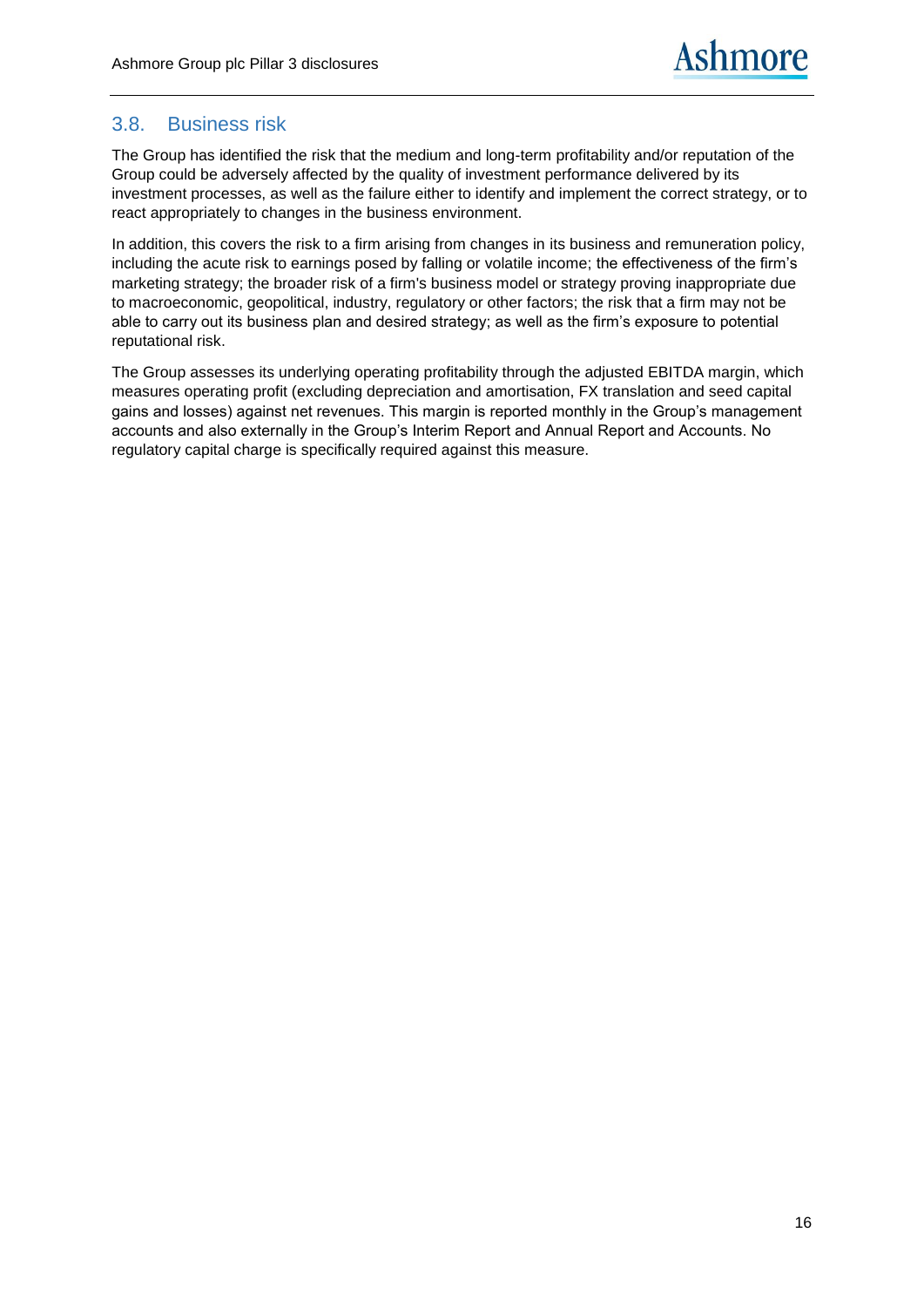## <span id="page-16-0"></span>3.9. Interest rate risk (in non-trading book)

The risk that a movement in interest rates will affect the Group's profitability. The Group's balance sheet is not leveraged and cash balances are held on overnight or short-term deposit. Given this and the historically low level of interest rates at present, the Group has assessed that no capital requirement is necessary.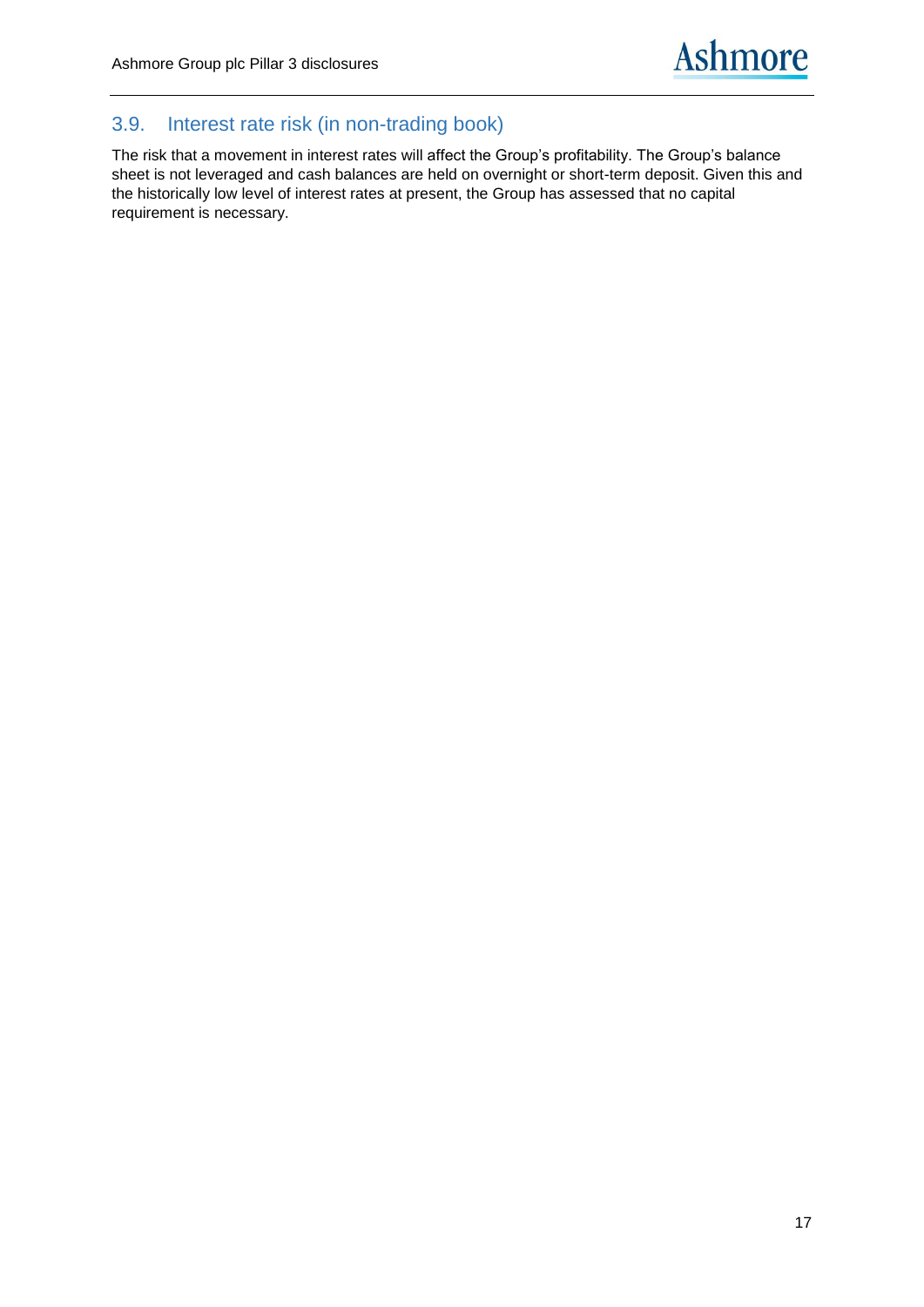#### <span id="page-17-0"></span>3.10. Pension obligation risk

The risk to a firm caused by its contractual or other liabilities to, or with respect to, a pension scheme, whether established for its employees or those of a related company or otherwise. It also includes the risk that the firm will make payments or other contributions to, or with respect to, a pension scheme because of a moral obligation or because the firm considers that it needs to do so for some other reason.

Ashmore does not have a defined benefit pension scheme. Contributions to the defined contribution employee pension scheme are made as the Group's liability arises. Accordingly, the Group has assessed that no capital requirement is necessary.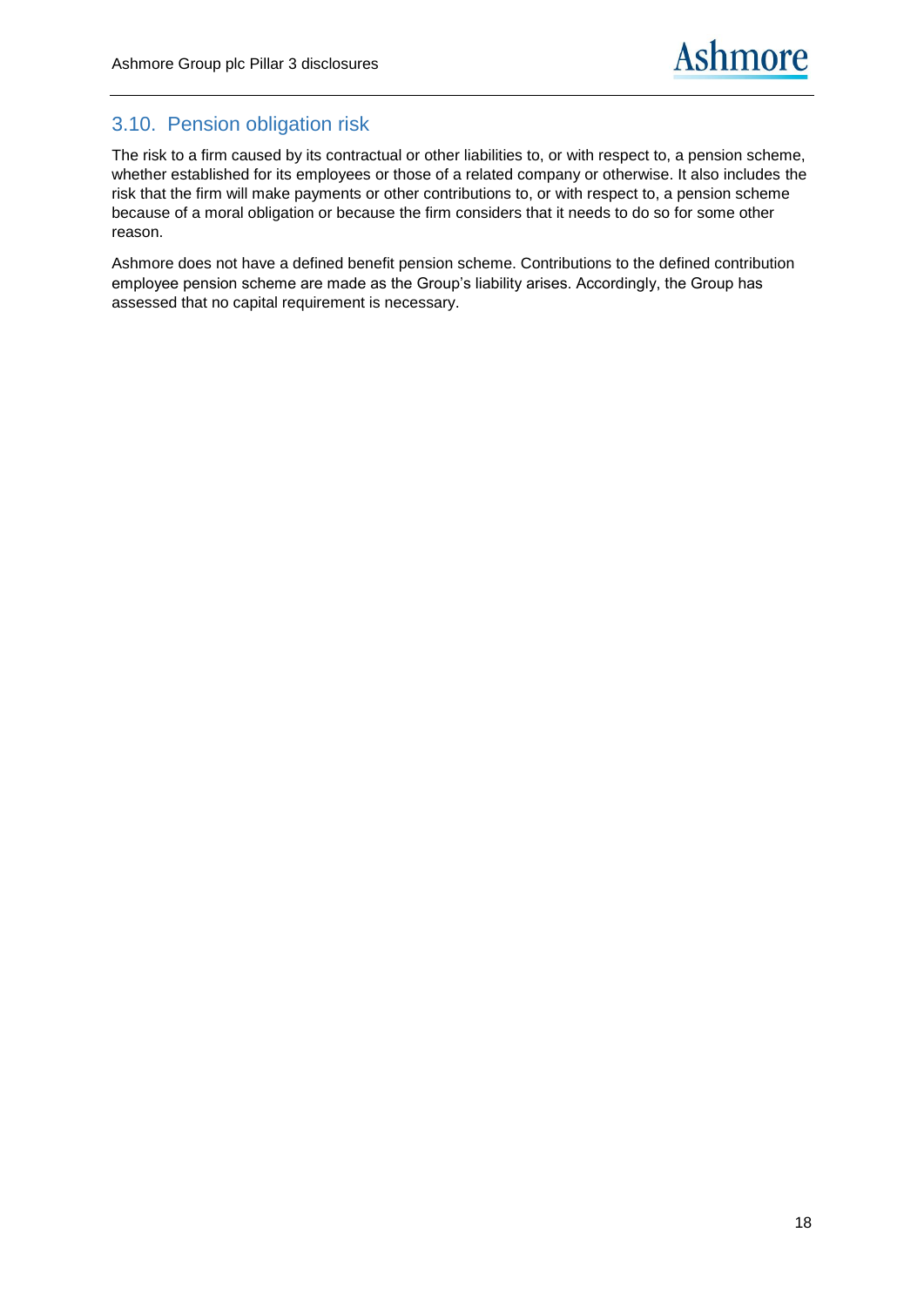### <span id="page-18-0"></span>3.11. Group risk

The risk that other entities within the Group may adversely affect the financial position of the whole group, for example through reputational contagion. The main sources of risk are in relation to Ashmore's overseas offices and joint ventures.

The Group aims to control and mitigate this risk by ensuring there is sufficient governance and oversight for subsidiaries and joint ventures. Where appropriate, the Group has local investment and risk and compliance committees, and has representation on all local office subsidiary boards as well as joint ventures.

The local offices operate on the Group's global operating model, for which the Group's Operating Committee and the Board receive annual updates.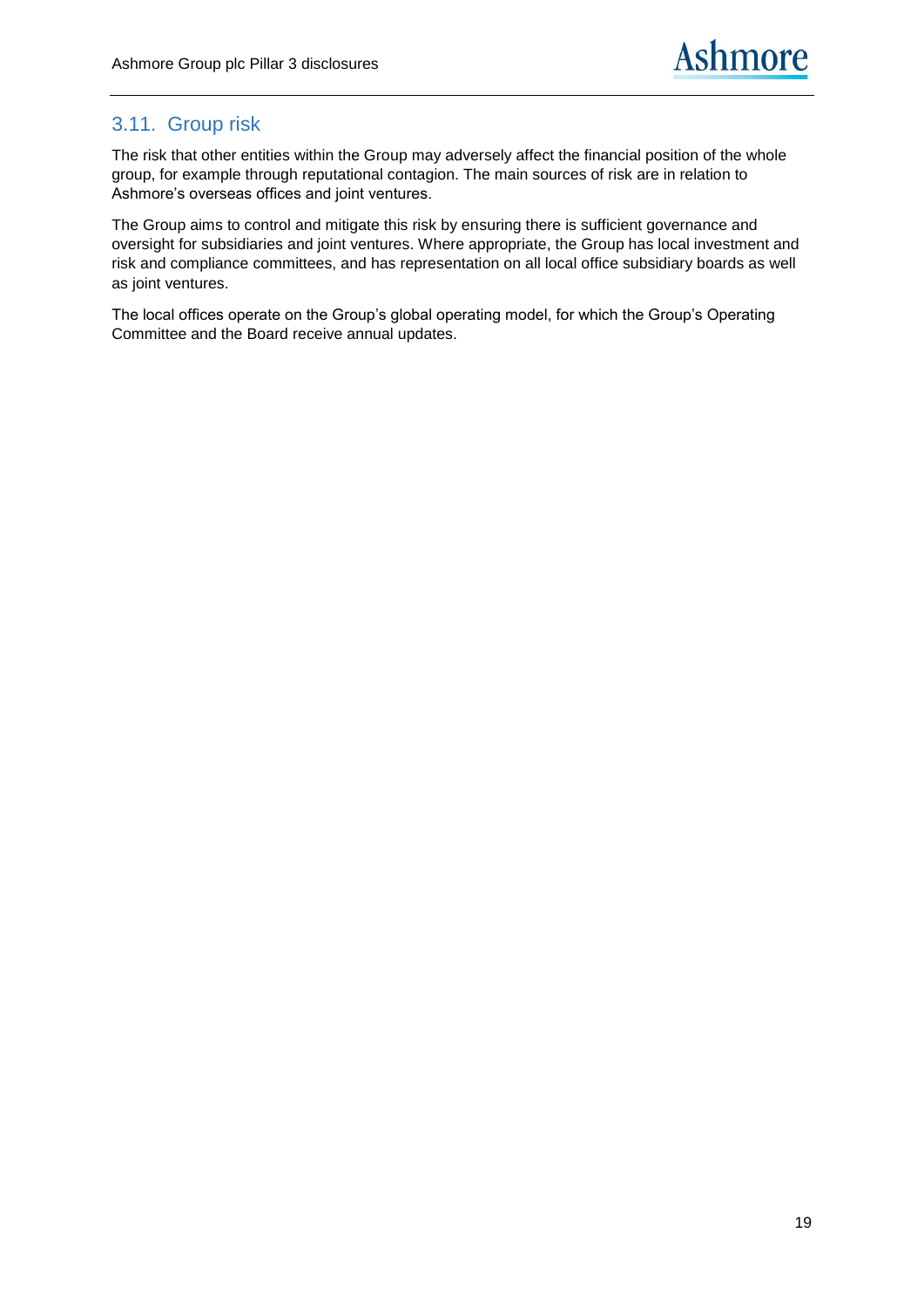#### <span id="page-19-0"></span>3.12. Reputational risk

The risk arising from negative perception on the part of clients, counterparties, investors, regulators or other third parties that can adversely affect the Group's ability to maintain existing, or establish new, business relationships. Reputational risk reflects the perception of those third parties. Furthermore, it exists throughout the organisation and exposure to reputational risk is essentially a function of the adequacy of the Group's internal risk management and internal control processes, as well as the manner and efficiency with which senior management responds to external influences.

The Group is exposed to reputational risk from a number of sources including traditional, digital and social media and seeks to identify the risks associated with negative press, inaccurate reporting and potential abuse from both traditional and digital sources which may impact Ashmore's reputation.

The Board has approved a Media & Reputation Management Policy focusing on understanding the information that is publicly available on the Group, including its employees and directors, as well as the funds and individual investments it manages, especially that which could create negative reputational issues. The Group also assesses reputational risk as part of its quarterly principal risk review. No regulatory capital charge is specifically required against this risk.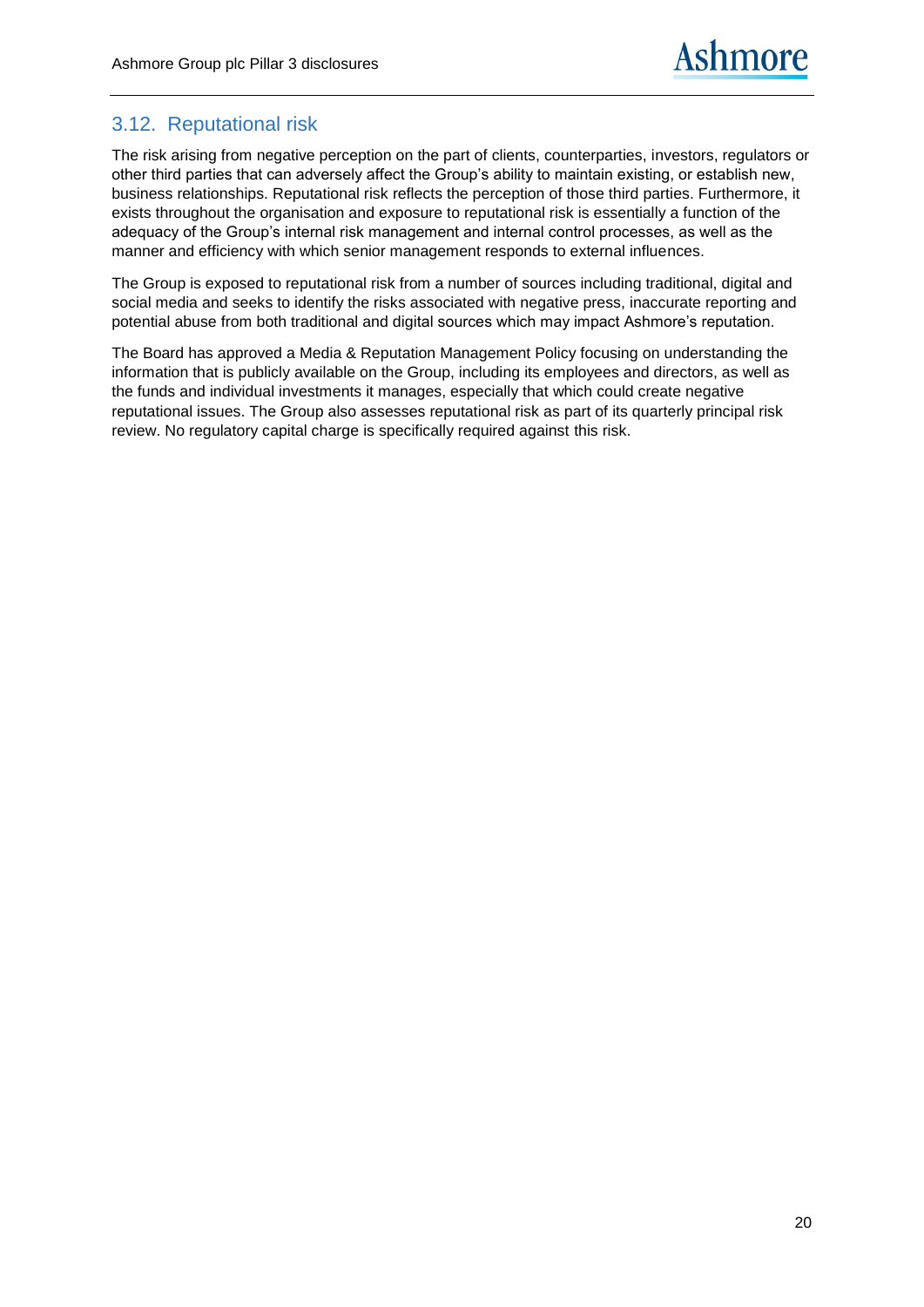#### <span id="page-20-0"></span>3.13. Insurance risk

This risk relates to claims on insurance that a firm has made or is in the course of making.

The Group maintains insurance that is considered appropriate against the principal risks inherent in its business as an asset manager, in particular Professional Indemnity, Directors' and Officers' Liability and Fidelity cover together with Commercial Combined Risk and Travel.

In assessing its capital requirements the Group does not assume any benefit from potential insurance claims used to offset losses.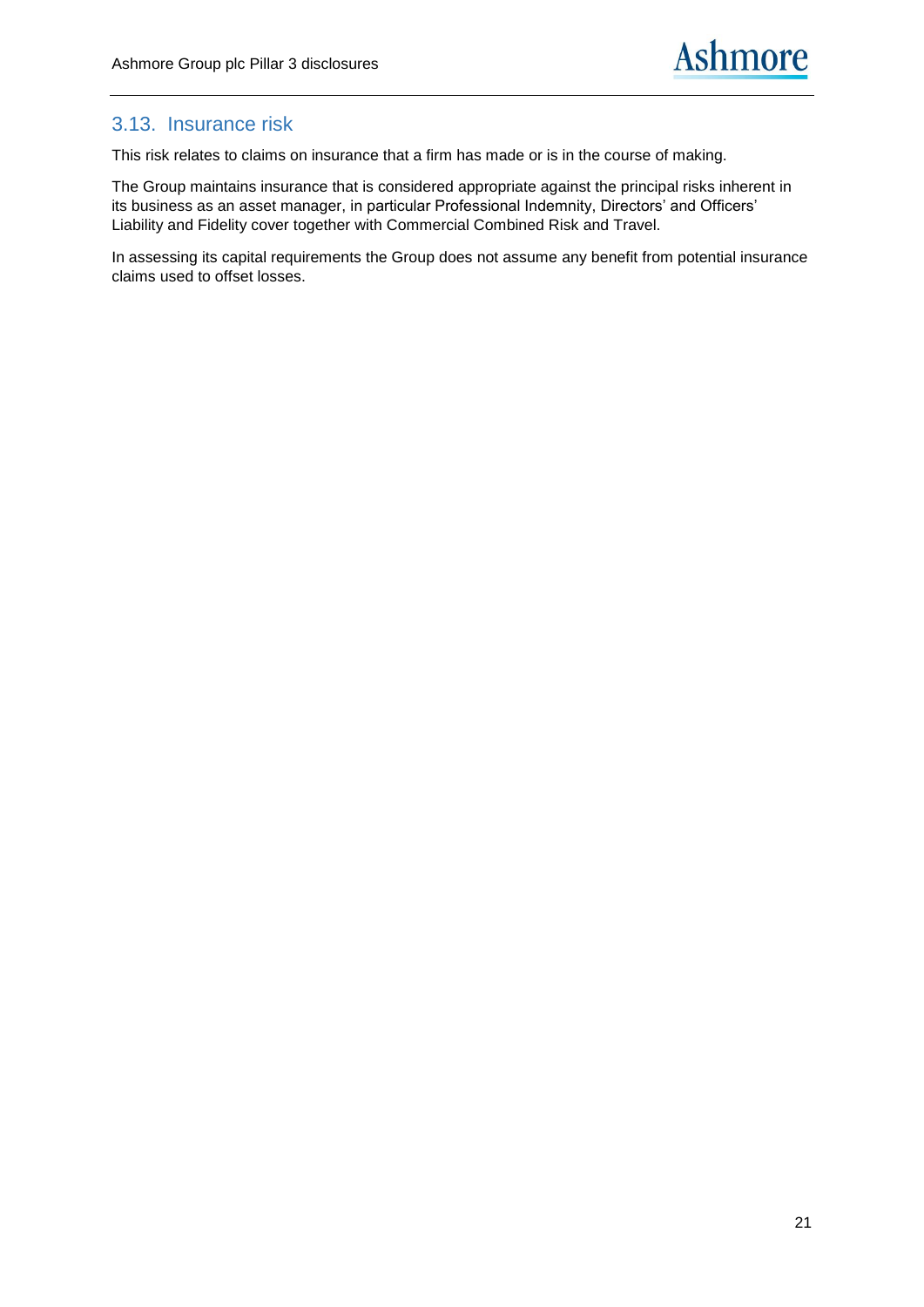# <span id="page-21-0"></span>4. Capital resources

Consistent with the Group's financial statements, own funds are prepared in accordance with International Financial Reporting Standards (IFRS) and the basis for consolidation is outlined on page 131 of the 2020 Annual Report and Accounts. No adjustments are made in respect of insurance or other non-financial activities in determining the regulatory consolidation.

## <span id="page-21-1"></span>4.1. Own funds

| £m                                           | 30 June 2020 | 30 June 2019 |
|----------------------------------------------|--------------|--------------|
| Permanent share capital                      | 0.1          | 0.1          |
| Share premium account                        | 15.6         | 15.6         |
| Profit and loss and other reserves           | 840.7        | 827.5        |
| Minority interests                           | 22.6         | 10.9         |
| Tier 1 capital before regulatory adjustments | 879.0        | 854.1        |
|                                              |              |              |
| Investments in associates                    | (0.6)        | (1.2)        |
| Intangible assets, goodwill and deferred     | (90.4)       | (88.1)       |
| acquisition costs                            |              |              |
| Final dividend                               | (85.5)       | (86.2)       |
| Tier 1 capital after deductions              | 702.5        | 678.6        |

At 30 June 2020, the Group did not have any Tier 2 or Tier 3 capital or any related deductions.

### <span id="page-21-2"></span>4.2. Capital requirements

It is the Group's policy that all entities within the Group have sufficient capital to meet regulatory and working capital requirements and to keep an appropriate credit standing with counterparties. With this in mind, the Group conducts regular reviews of its capital requirements relative to its capital resources and has maintained an excess at all times during the period.

The Group's minimum regulatory capital requirement under Pillar 1 is the higher of:

- the sum of the credit and market risk capital requirements; and
- the fixed overheads requirement, being one quarter of the firm's relevant fixed expenditure calculated in accordance with GENPRU 2.1.54R.

The Group's Pillar 1 capital requirement is £90.6 million at 30 June 2020 (30 June 2019: £81.8 million).

| £m                                         | 30 June 2020 | 30 June 2019 | Variance |
|--------------------------------------------|--------------|--------------|----------|
| Credit risk requirement                    | 25.6         | 26.4         | (0.8)    |
| Market risk requirement                    | 61.8         | 50.9         | 10.9     |
| Sum of market and credit risk requirements | 87.4         | 77.3         | 10.1     |
| Fixed overheads requirement                | 18.3         | 19.8         | (1.5)    |
| Overseas entities capital requirement      | 3.2          | 4.5          | (1.3)    |
| Pillar 1 capital requirement               | 90.6         | 81.8         | 8.6      |

Under Pillar 2, the Group assesses the risks faced by the business that are not covered by Pillar 1. The additional capital required in respect of these risks is £56.7 million and the Group's total Pillar 2 capital requirement has been assessed to be £147.3 million.